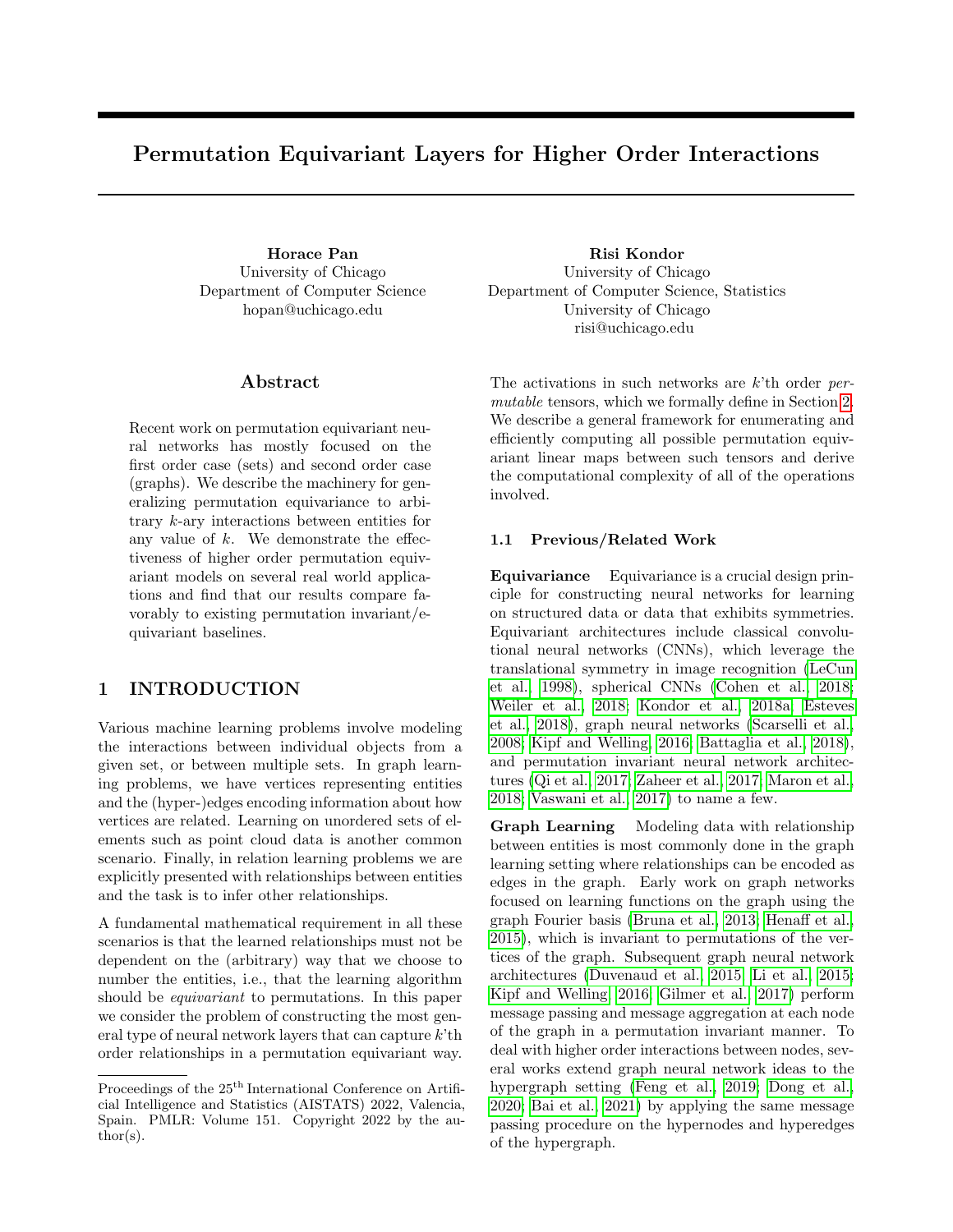Permutation Invariant/Equivariant Networks Architectures such as PointNet [\(Qi et al., 2017\)](#page-10-2) for learning on point clouds and Deep Sets [\(Zaheer et al.,](#page-10-3) [2017\)](#page-10-3) for learning on sets of structured data were among the first to recognize that when dealing with collections of objects, it is important to have the neural network be invariant to permuting the ordering of the objects. Deep Sets showed that permutation invariant and equivariant architectures must abide by a very simple form involving a symmetric pooling operation over the inputs to enforce permutation invariance. [Kondor et al.](#page-9-10) [\(2018b\)](#page-9-10) prove that elementary tensor operations such as as tensor products, elementwise operations, and tensor contractions are permutation equivariant operations and show that permutation equivariant neural networks can be constructed by interleaving the linear tensor operations with the pointwise nonlinearities and tensor products. [Thiede](#page-10-6) [et al.](#page-10-6) [\(2020\)](#page-10-6) derive a form for second order permutation equivariant layers and apply them in graph variational autoencoders.

Given how popular they have become over the past four years, we would be remiss not to mention attention based models. Attention layers have been used with great success in neural networks for learning tasks on sequences [\(Bahdanau et al., 2015;](#page-8-4) [Vaswani et al.,](#page-10-5) [2017\)](#page-10-5), graphs (Veličković et al., 2018), sets [\(Lee et al.,](#page-9-11) [2019\)](#page-9-11), 3D objects [\(Fuchs et al., 2020\)](#page-9-12) and images [Dosovitskiy et al.](#page-9-13) [\(2020\)](#page-9-13). Though they were originally used to model text/language data and not necessarily to address permutation symmetry in data, attention layers do in fact provide a permutation equivariant featurization for the entities being "attended" to.

[Hartford et al.](#page-9-14) [\(2018\)](#page-9-14) describe a permutation equivariant architecture for modeling interactions between elements across different sets (e.g. user-movie ratings). which come in the form interaction matrices  $\boldsymbol{X} \in \mathbb{R}^{N \times M}$ . Permutations can act on this matrix along the users dimension by  $\mathbb{S}_N$  or along the movies dimension by  $\mathbb{S}_M$ . Any permutation equivariant layer applied to  $X$  must satisfy a certain parameter sharing scheme. They further show that in the case where the two sets have equal size, there are exactly 4 free parameters in the weight matrix. They also provide a few conditions on how the weight matrix underlying the equivariant layer must have a specific parameter sharing scheme. [Graham et al.](#page-9-15) [\(2019\)](#page-9-15) describes a similar parameter sharing scheme for permutation equivariant architectures applied to entity-relationship networks. Parameter sharing for equivariance with respect to discrete groups is also discussed in [Ravan](#page-10-8)[bakhsh et al.](#page-10-8) [\(2017\)](#page-10-8).

[Maron et al.](#page-10-4) [\(2018\)](#page-10-4) bears the most similarity to our present work. Following some of the aforementioned earlier works on permutation equivariance, they provided a derivation of the number of free parameters allowed in permutation equivariant layers between permutable tensors of arbitrary order and give a full characterization of the parameter sharing scheme. They show that the space of permutation equivariant linear layers from  $\mathbb{R}^{n_1^k} \to \mathbb{R}^{n_2^k}$  has dimension  $B(k_1 + k_2)$ , where  $B(n)$  denotes the nth Bell number which corresponds to the number of distinct parameters that are possible over the equivalence classes of entries of the weight matrices in the equivariant layer. While their work describes the number of free parameters in the weight matrices and their parameter sharing scheme, they do not give details on how to actually construct permutation equivariant layers except when  $k_1 = k_2 = 2.$ 

Paper organization Section [2](#page-1-0) introduces some of the notation that will be used throughout the paper. Sections [3](#page-2-0) and [4](#page-3-0) describe how to derive the necessary equivariant operations. Section [5](#page-5-0) discusses how to organize the computation in the proposed layers. Finally, section [6](#page-7-0) presents the results of permutation equivariant architectures that feature our 2nd and 3rd order equivariant layers on two set learning tasks.

## <span id="page-1-0"></span>2 PRELIMINARIES

Definition 2.1 (Symmetric group). The symmetric group of degree n, denoted  $\mathbb{S}_n$ , is the set of all bijections from  $\{1, 2, ..., n\}$  to  $\{1, 2, ..., n\}$ .

**Definition 2.2** (Permutable  $k$ <sup>th</sup> order tensors). A  $k<sup>i</sup>$ th order permutable tensor over a set of entities  $\{e_1, \ldots, e_n\}$  is a multidimensional array  $T_k \in \mathbb{R}^{n^k \times d}$ . The last dimension of  $T_k$  we call the *feature dimension*.

For simplicity, in much of our general discussion of equivariance we just set  $d = 1$  and drop the feature index. The feature index is then reintroduced in the supplement, where we prove that mixing feature channels commutes with the other operations in the network.

The fact that each of the first k indices of  $T_k$  are associated with  $\{e_1, \ldots, e_n\}$  implies that under a permutation  $\sigma \in \mathbb{S}_n$  of these entities,  $(e_1, \ldots, e_n) \mapsto$  $(e_{\sigma(1)}, \ldots, e_{\sigma(n)})$ , the tensor  $T_k$  transforms as

<span id="page-1-1"></span>
$$
T_k \mapsto \sigma \cdot T_k \tag{1}
$$

$$
[\sigma \cdot \boldsymbol{T}_{k}]_{i_1,\ldots i_k} = [\boldsymbol{T}_{k}]_{\sigma^{-1}(i_1),\ldots,\sigma^{-1}(i_k)}.\tag{2}
$$

Formally, we say that the symmetric group  $\mathbb{S}_n$  acts on permutable tensors by the action [\(1\)](#page-1-1).

The type of neural architectures that we are concerned with in this paper involve multiple permutable tensors (potentially of different orders) related to each other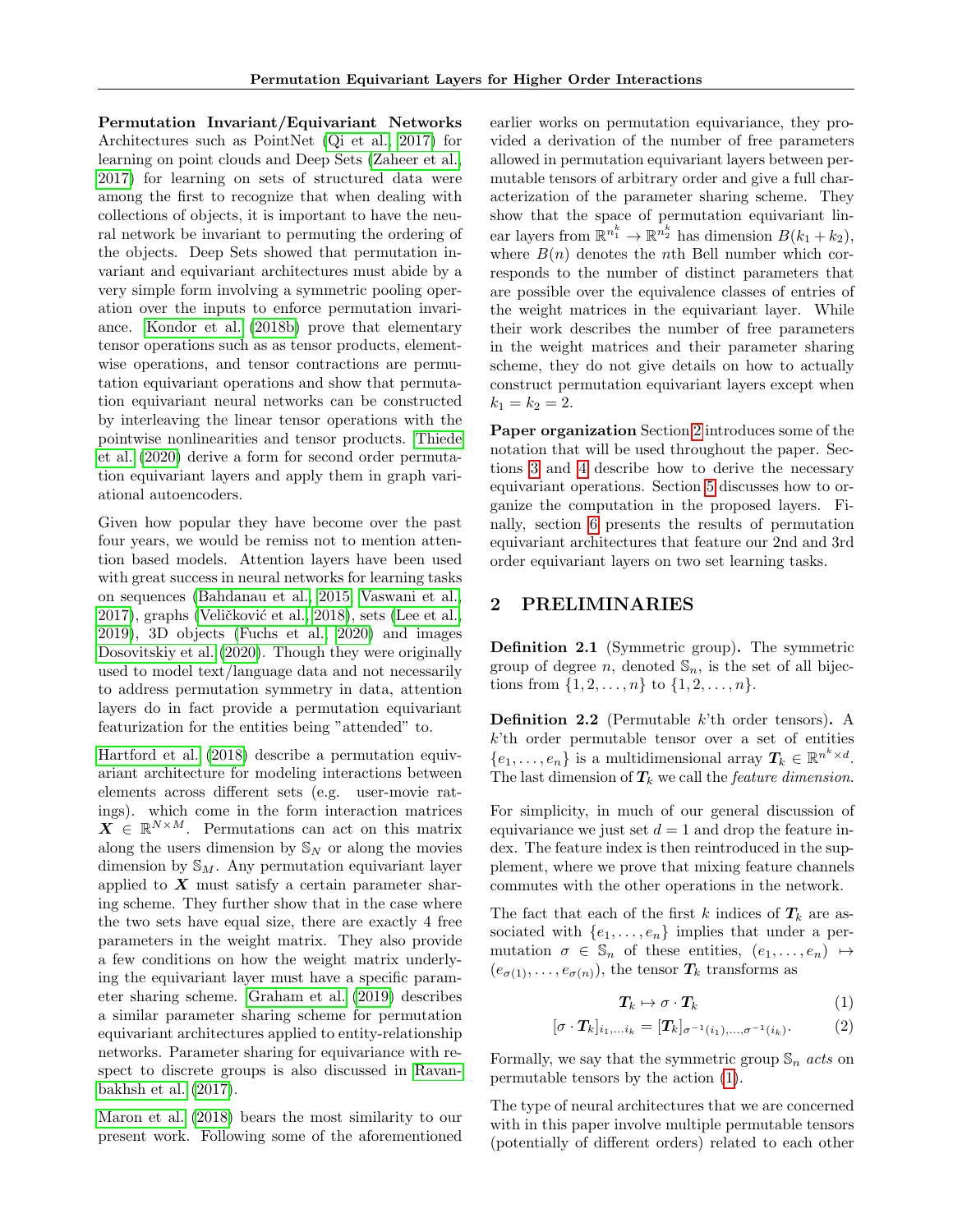by learnable mappings. The constraint on such mappings is that if their inputs change according to [\(1\)](#page-1-1), their outputs must also change according to a similar action. This is the constraint that is captured by the concept of permutation equivariance.

Definition 2.3 (Permutation Equivariance). A mapping  $\phi : \mathbb{R}^{n^{k_1} \times d_1} \to \mathbb{R}^{n^{k_2} \times d_2}$  between  $k_1$ 'th and  $k_2$ 'th order permutable tensors is is said to be permutation equivariant if

$$
\phi(\sigma\cdot\boldsymbol{T}_{k_1})=\sigma\cdot\phi(\boldsymbol{T}_{k_1}),
$$

for all permutations  $\sigma \in \mathbb{S}_n$ , and all  $T_{k_1}$ .

Element-wise nonlinearities are permutation equivariant since the operation commutes with the permutation action. Following modern neural network design principles, we construct a permutation invariant neural network by interleaving linear permutation equivariant layers with permutation equivariant nonlinearities (e.g.: ReLU's) and eventually applying a permutation invariant pooling operation before the output layer. Tensor products and outer products of permutable tensors are two other examples of simple nonlinear permutation equivariant operations that one can use in constructing these networks. Therefore in much of this paper, we will focus on linear permutation equivariant layers, in particular because it is these layers which will involve learnable parameters.

## 2.1 Examples of permutable tensors

First order permutable tensors  $T_1 \in \mathbb{R}^{n \times d}$  capture individual properties of the entities  $e_1, e_2, \ldots, e_n$ . The ith row of  $T_1$  corresponds to a feature vector for entity  $e_i$ . This form of permutation equivariance was first explored in [\(Zaheer et al., 2017\)](#page-10-3) and has since found numerous applications such as jet tagging in particle physics [\(Komiske et al., 2019;](#page-9-16) [Dolan and Ore, 2021\)](#page-9-17), and structure from motion in computer vision [\(Moran](#page-10-9) [et al., 2021\)](#page-10-9).

Second order permutable tensors appear in any setting where a neural network learns from relations between pairs of entities or learns in a way that induces relations between pairs of entities. Such second order relationships can be either symmetric or antisymmetric. An example of a symmetric relationship might be "words  $e_i$  and  $e_j$  co-occur in a document" whereas an example of an antisymmetric relationship is "player  $e_i$ beat player  $e_i$  in a chess tournament."

The prototypical example of second order relationships is graphs, where  $\{e_1, \ldots, e_n\}$  is identified with the vertices and the relationship is simply that  $e_i$  and  $e_j$  are adjacent to each other. By definition, a graph is a topological object and whatever ordering we impose on its vertices to feed it in our neural network is wholly arbitrary. The output of the neural network must not depend on this arbitrary ordering, so, as discussed by several authors (Keriven and Peyré, 2019; [Maron et al.,](#page-10-4) [2018\)](#page-10-4), permutation equivariance is a fundamental requirement for graph learning.

Higher order relationships appear when we consider interactions between  $k \geq 3$  entities. An example that appears in our experiments is learning the interactions between multiple drugs [\(Tekin et al., 2018\)](#page-10-10). Other scenarios might include, for example, predicting the performance of a team based on the players [\(Gong](#page-9-19) [et al., 2020\)](#page-9-19) or learning to rank based on interactions between items in a list [\(Pobrotyn et al., 2020\)](#page-10-11).

# <span id="page-2-0"></span>3 DERIVING EQUIVARIANT LAYERS

For small values of  $k_1$  and  $k_2$ , it is possible to derive the form of linear equivariant layer mapping  $k_1$ 'th to  $k_2$ 'th order permutable tensors by reasoning about what symmetric linear operations are possible.

## 3.1 Case I:  $T_1 \mapsto T_1$  layer

A first order permutable tensor is just a vector whose elements are permuted by  $\sigma$  the natural way:

$$
[\sigma\cdot \boldsymbol{T}_1]_i = [\boldsymbol{T}_1]_{\sigma^{-1}(i)}.
$$

There are two trivial ways to construct linear permutation equivariant mappings from one first order tensor  $X$  to another,  $Y$ :

1. The identity map (multiplied by a scalar):

$$
\pmb{Y}_i \leftarrow \lambda_1 \pmb{X}_i
$$

2. The averaging map (multiplied by a scalar):

$$
\pmb{Y}_i \leftarrow \lambda_2 \sum_j \pmb{X}_j
$$

[Zaheer et al.](#page-10-3) [\(2017\)](#page-10-3) prove that in fact these are the only two possibilities. Therefore, the most general first order permutation equivariant layer in matrix form is

$$
\boldsymbol{Y} = \lambda_1 \boldsymbol{X} + \lambda_2 \boldsymbol{1} \boldsymbol{1}^\top \boldsymbol{X},
$$

giving us only two learnable parameters  $\lambda_1$  and  $\lambda_2$ .

#### 3.2 Case II:  $T_1 \rightarrow T_2$  layer

Now consider a linear permutation equivariant function that maps a first order permutable tensor  $\boldsymbol{X} \in \mathbb{R}^n$ to a second order tensor  $\boldsymbol{Y} \in \mathbb{R}^{n \times n}$ . Let us consider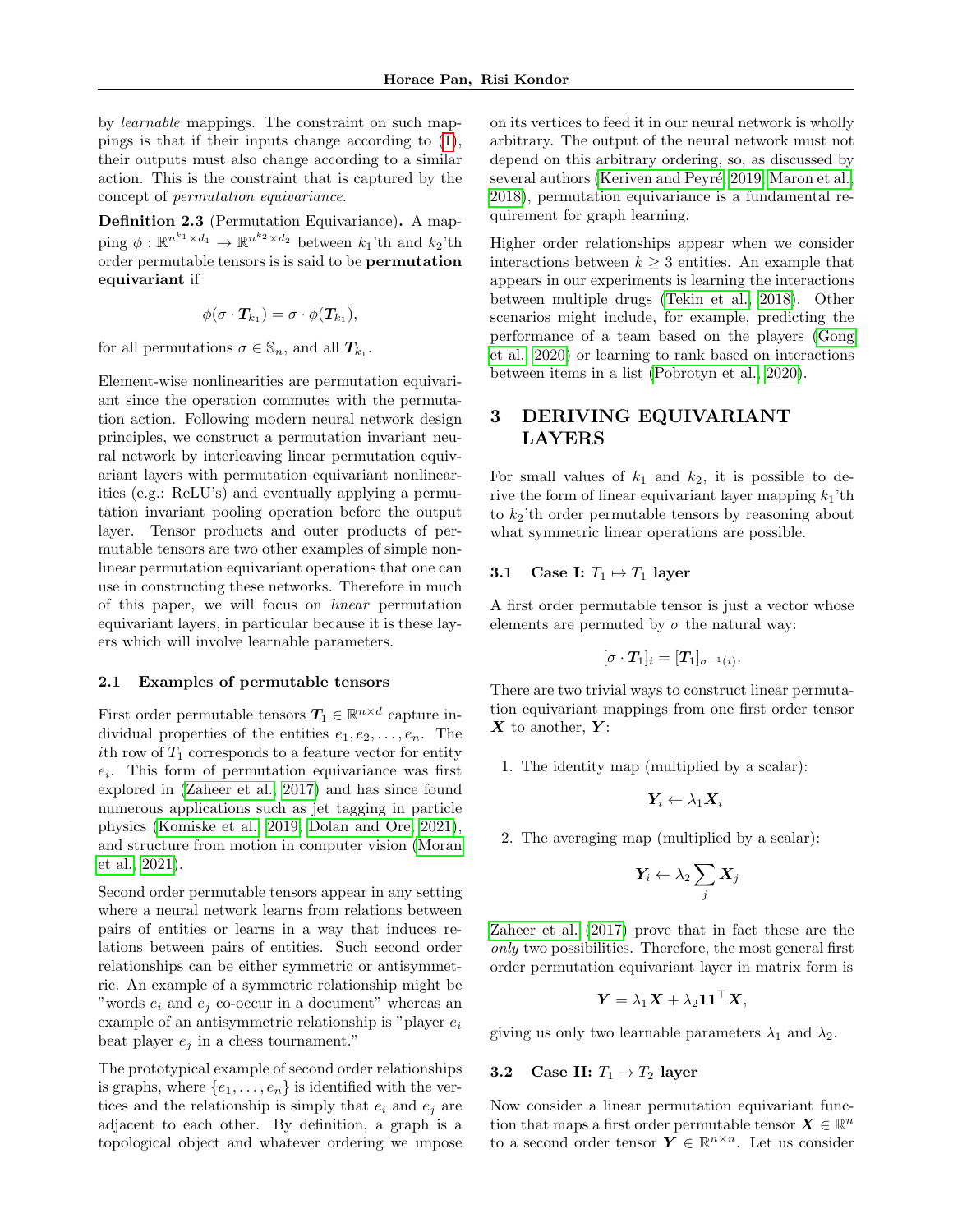how we might construct entry  $Y_{ij}$  in a symmetric fashion. We have two types of entries to be updated: the diagonal and off-diagonal entries. The off-diagonal entries  $Y_{ij}$  can be set to a linear combination of  $X_i, X_j$ , and the sum of all the  $X_k$ 's. The diagonal entries  $Y_{ii}$ by themselves form a first order permutable tensor, so following Case I, they can be set to a linear combination of  $\boldsymbol{X}_i$  and  $\sum_k \boldsymbol{X}_k$ :

$$
Y_{ij} \leftarrow \lambda_1 \mathbf{X}_i + \lambda_2 \mathbf{X}_j + \lambda_3 (\sum_k \mathbf{X}_k)
$$
  

$$
Y_{ii} \leftarrow \lambda_4 \mathbf{X}_i + \lambda_5 (\sum_k \mathbf{X}_k)
$$

Thus,  $\boldsymbol{Y}$  is a linear combination of five second order permutable tensors:

- $\bullet$  a tensor with  $X$  broadcast over the rows of the output tensor
- a tensor with  $X$  broadcast over the columns of the output tensor
- a tensor with  $X$  embedded in the diagonal
- a tensor with the global sum of  $X$  tiled over all entries
- a tensor with the global sum of of  $X$  tiled over the diagonal

## 3.3 Case III:  $T_2 \rightarrow T_1$  layer

Now our input tensor is  $\mathbf{X} \in \mathbb{R}^{n \times n}$  and our output tensor is  $Y \in \mathbb{R}^n$ . Consider the elements of X that affect the *i*'th element. The *i*'th output  $Y_i$  can involve diagonal entries  $X_{ii}$ , the *i*'th row sum, the *i*'th column sum, and the global sum of all of  $X$ . Lastly, we can also construct a symmetric element by taking the sum of the diagonal elements of  $X$ .

$$
\begin{aligned} \boldsymbol{Y_i} \leftarrow \lambda_1 \boldsymbol{X_{ii}} + \lambda_2 \sum_{j} \boldsymbol{X_{ij}} + \lambda_3 \sum_{j} \boldsymbol{X_{ji}} \\ + \lambda_4 \sum_{ij} \boldsymbol{X_{ij}} + \lambda_5 \sum_{i} \boldsymbol{X_{ii}} \end{aligned}
$$

Similar to the previous case, we can see that  $Y$  is a linear combination of five 1st order tensors:

- $X$  summed over its row index
- $X$  summed over its column index
- the diagonal of  $X$
- the global sum of  $X$  tiled into a 1st order tensor
- the sum of the diagonal entries of  $X$  tiled into a 1st order tensor

#### 3.4 Case IV:  $T_2$  to  $T_2$  Equivariant Layer

The expected number of parameters for an equivariant layer mapping from a 2nd order to 2nd order is  $B(2+2) = 15$ . Figuring out all the symmetric ways of aggregating terms in  $X$  that may affect  $Y_{ij}$  starts to get a bit cumbersome. In the supplement, we give a full enumeration of all the ways to construct the 2nd order tensors that go into the resulting output tensor which [Maron et al.](#page-10-4) [\(2018\)](#page-10-4) also describes. While it is still somewhat manageable to enumerate all possible operations in the  $T_2 \rightarrow T_2$  equivariant layer, it quickly becomes untenable to try to figure out the necessary operations and tensors involved in layers beyond 2nd order. We would like to have a systematic way enumerating the linear combination of tensors that must be a part of the output of the layer.

# <span id="page-3-0"></span>4 DERIVING EQUIVARIANT LAYERS FROM PARTITIONS

We can also derive the full set of linear permutation equivariant transformations using the line of reasoning set forth by [Maron et al.](#page-10-4) [\(2018\)](#page-10-4). First, we recall their findings on permutation equivariant layers.

Theorem 1 [\(Maron et al.](#page-10-4) [\(2018\)](#page-10-4)). A matrix  $M \in$  $\mathbb{R}^{n^{k_2} \times n^{k_1}}$  is a permutation equivariant linear map from  $\mathbb{R}^{n^{k_1}} \to \mathbb{R}^{n^{k_2}}$  if and only if M is invariant to its permutation action. If we view M as a  $(k_1 + k_2)$ -th multidimensional array. The permutation action on  $M$  is given by:

$$
[\sigma \cdot M]_{i_1...i_{k_1+k_2}} = M_{\sigma^{-1}(i_1)... \sigma^{-1}(i_{k_1+k_2})}.
$$

For any two indices written as a  $(k_1 + k_2)$ -tuple:  $I_1 =$  $(i_1, \ldots, i_{k_1+k_2})$  and  $I_2 = (j_1, \ldots, j_{k_1+k_2})$  where each of the indices of  $I_1$  and  $I_2$  are in  $\{1, \ldots, n\}$ , if  $\sigma \cdot I_1 = I_2$ , then  $M_{I_1} = M_{I_2}$ . In other words, the values of M are the same along indices with the same partition pattern. Therefore, M has exactly  $B(k_1 + k_2)$  degrees of freedom, each corresponding to a different partition pattern.

This theorem implies that if we are interested in understanding the constituent parts of a permutation equivariant linear map  $M$ , it is necessary to inspect its indices corresponding to the same partition pattern in M for every partition P of  $\{1, 2, \ldots, k_1 + k_2\}$ .

Definition 4.1 (Bell Number). The n'th Bell number, denoted  $B(n)$ , counts the number of different ways to partition  $n$  into a non-empty subsets.

Definition 4.2 (Stirling Numbers of the second kind). Stirling numbers of the second kind, denoted  $S(n, k)$ , count the number of ways to partition a set of n labeled elements into k non-empty, unlabeled subsets.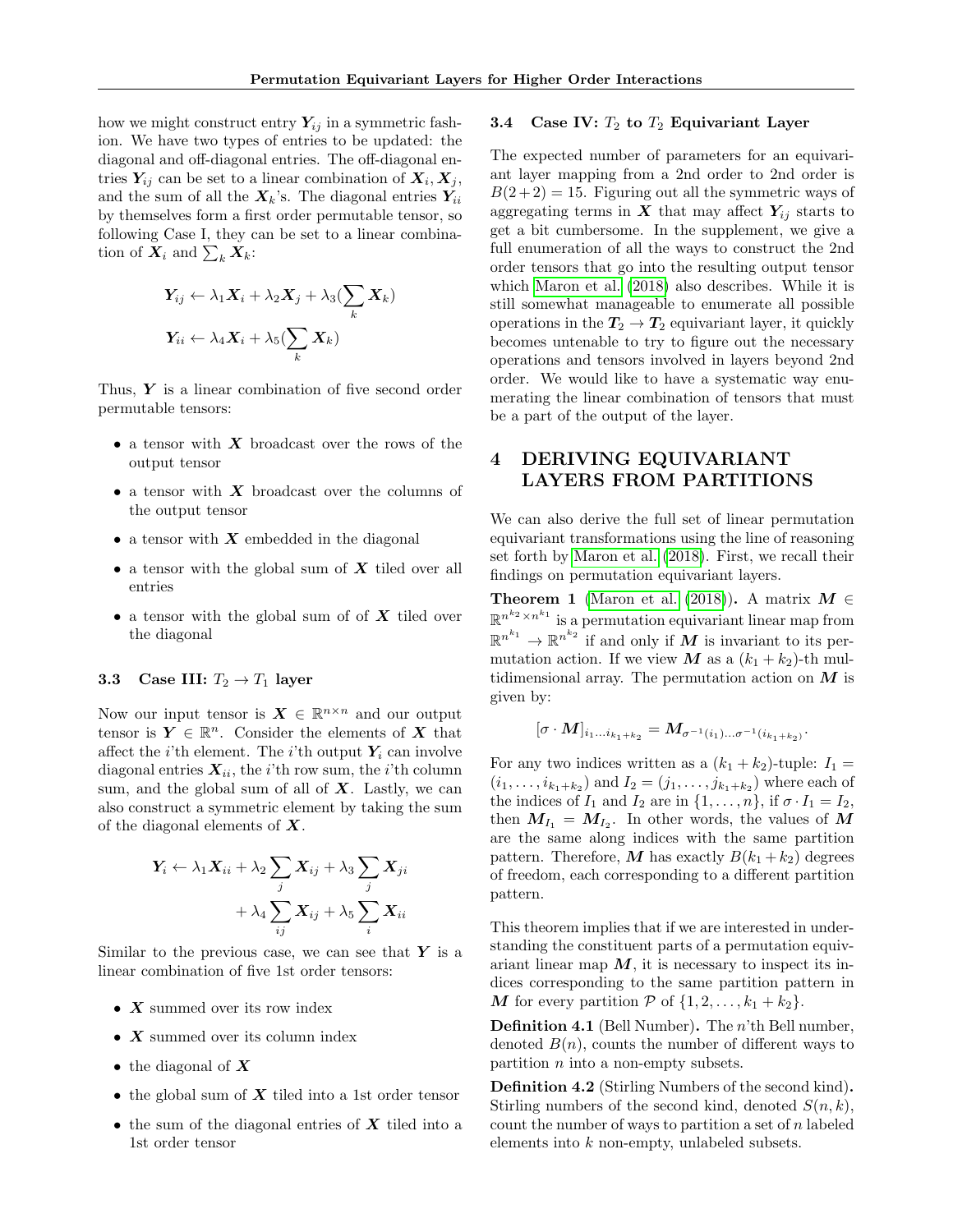The following notation is used to index elements of a  $k$ th order tensor according to partitions of  $k$ . Given a kth order tensor  $M \in \mathbb{R}^{n^k}$ , and a partition  $P$  of  $\{1, \ldots, k\}$ , we use the notation  $M_{\mathcal{P}}$  to denote the set of indices of  $M$  that have an equality pattern corresponding to  $\mathcal{P}$ : indices in the same subset have the same value and indices in different subsets have different values.

**Example 1.** An adjacency matrix  $\boldsymbol{A}$  is a second order tensor. For  $k = 2$ , we only have two partitions of  $\{1,2\}$ :  $\mathcal{P}_1 = \{\{1,2\}\}\$  and  $\mathcal{P}_2 = \{\{1\},\{2\}\}\$ . The entries of **A** corresponding to partition  $\{\{1, 2\}\}\$ are the diagonal entries:  $A_{\mathcal{P}_1} = \{A_{ij} \mid i = j\}$ . The entries of **A** that correspond to partition  $\{\{1\},\{2\}\}\$ are the off-diagonal entries:  $A_{\mathcal{P}_2} = \{A_{ij} | i \neq j\}.$ 

Example 2. Let  $M \in \mathbb{R}^{n \times n \times n}$ be a third order permutable tensor. There are five partitions of  $\{1, 2, 3\}$ , which are:  $\{\{1,2,3\}\}, \{\{1,2\},\{3\}\}, \{\{1,3\},\{2\}\}, \{\{2,3\},\{1\}\},\$ and  $\{\{1\},\{2\},\{3\}\}\$ . Then we have five equivalence

classes of entries of  $M$ , each corresponding to one of the partitions.

The first partition:  $\{\{1, 2, 3\}\}\)$  describes the diagonal entries of M:  $\{M_{ijk} | i = j = k\}$ . The 2nd, 3rd, and 4th partitions describe entries of  $M$  with two indices with the same value and the remaining index being different from the other two. Finally, the last partition  $\{\{1\},\{2\},\{3\}\}\)$  corresponds to the entries of M where all the indices are different:  $\{M_{ijk} | i \neq j \neq k\}$ 

We now introduce some convenient notation for describing linear mappings between  $k_1$  and  $k_2$ th order tensors. If we have  $T_1$  a  $k_1$ th order tensor and  $T_2$  a  $k_2$ th order tensor, such that the entries of  $T_2$  are a linear function of the entries of  $T_1$ . By linearity, we can express indices of  $T_2$  as:

$$
[\bm{T}_2]_I = \sum_{J \in [n]^{k_1}} \bm{M}_{I,J} [\bm{T}_1]_J
$$

where  $I \in [n]^{k_2}$  is a  $k_2$ -tuple of the integers  $1, \ldots, n$ and  $M \in \mathbb{R}^{k_1+k_2}$  contains the coefficients underlying the linear function that maps  $T_1$  to  $T_2$ .  $M_{I,J}$  denotes the index of M associated with the  $k_1 + k_2$  tuple of the concatenation of tuples  $I$  and  $J$ . We also say that  $\boldsymbol{T_2} = \boldsymbol{M} \cdot \boldsymbol{T_1}$ 

To better understand the implications of  $M$  being constant on each equivalence class of indices, let  $T_1$  and  $T_2$  be 3rd order tensors where  $T_2 = \phi(T_1)$  for some linear permutation equivariant mapping  $\phi : \mathbb{R}^{n^{k_1}} \to$  $\mathbb{R}^{n_{k_1}}$ . Denote  $M \in \mathbb{R}^{n^{k_2} \times n^{k_1}}$  as the matrix such that  $T_2 = M \cdot T_1$ . We will also use the notation  $M_{\lbrack\mathcal{P}\rbrack} \in \mathbb{R}$ to denote the shared scalar value in the entries of M corresponding to partition P.

Let  $\mathcal{P} = \{ \{1\}, \{2, 3, 4\}, \{5, 6\} \}$  be our running example partition/equivalence class. We associate a separate index variable  $i_1, i_2, \ldots i_{|\mathcal{P}|}$  to each part of  $\mathcal{P}$ . For this partition, if we list which index variable each of the original indices is associated with, we have  $(i_1, i_2, i_2, i_3, i_3)$ . We will also draw a vertical line as a visual aid to demark the boundary between "output" and "input" index variables:  $(i_1, i_2, i_2 | i_2, i_3, i_3)$  $\overline{\phantom{a}}_{k_2}$  $_{k_2}$  $\overline{\phantom{a}}_{k_1}$  $_{k_1}$ 

The part of our permutation equivariant map  $\phi$  corresponding to partition  $P$  is then:

<span id="page-4-1"></span>
$$
[\mathbf{T}_2]_{i_1,i_2,i_2} \leftarrow \sum_{i_3} \mathbf{M}_{i_1,i_2,i_2|i_2,i_3,i_3} [\mathbf{T}_1]_{i_2,i_3,i_3} \qquad (3)
$$

<span id="page-4-0"></span>
$$
[T_2]_{i_1,i_2,i_2} \leftarrow M_{[\mathcal{P}]} \cdot \sum_{i_3} [T_1]_{i_2,i_3,i_3} \tag{4}
$$

Recall, that the elements of the weight matrix underlying a permutation equivariant layer must be constant on indices with the same partition pattern, hence  $M_{i_1,i_2,i_2|i_2,i_3,i_3} = M_{[{\cal P}]}$  for all distinct  $i_1,i_2,i_3$ . So we can pull the constant  $M_{[\mathcal{P}]}$  out of the summation in Eqn. [\(4\)](#page-4-0).

The full linear map can be computed by evaluating the the same update (equation [\(3\)](#page-4-1)) for every partition  $P$ . The advantage of breaking down our computation of  $T_2$  in this manner is that we can systematically isolate the operations that are applied only on  $T_1$  and operations that need to be applied to  $T_2$ . In our example above, the operation applied to  $T_1$  amounted to a summation over two of its indices. which can be efficiently computed by numerical libraries.

We make a distinction between variables based on whether they are input or output variables (which side of the dividing line they reside on).

- 1. Variables that only appear on the right hand side of the line serve as dummy indicies for summation. We call these summation variables.
- 2. Variables that appear on the left side of the line serve as "free" variables in the output tensor which determine how the result is broadcast into  $T_2$ . If a given index appears more than once, then the result is pushed to the corresponding diagonal slice of  $T_2$ . These variables are called **broadcast** variables.
- 3. Finally, there are variables that appear on both sides of the dividing line such as  $i_2$  in our example above. These tie together the input and output side, therefore we call them transfer variables.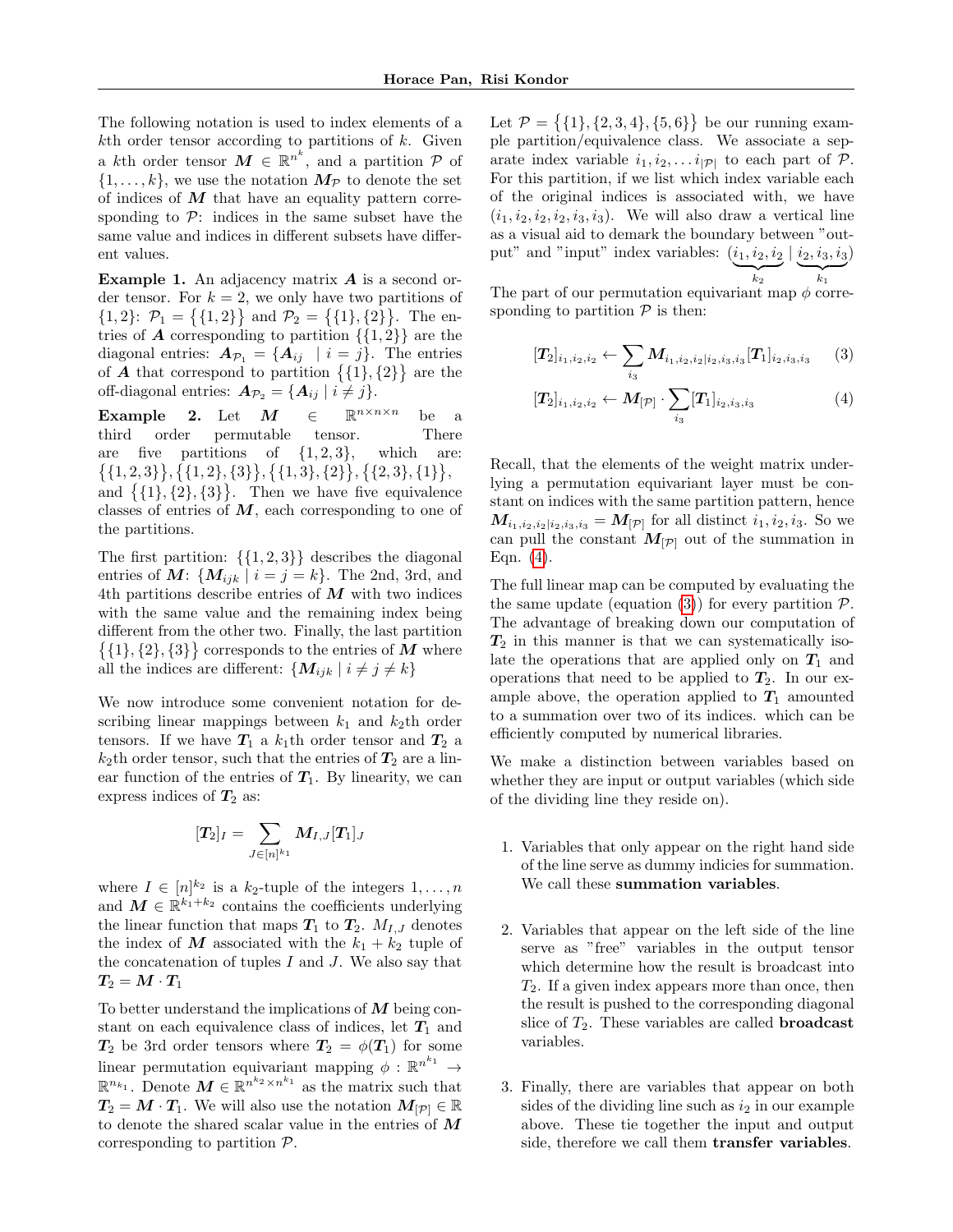# <span id="page-5-0"></span>5 ORGANIZING THE **COMPUTATION**

The summation appearing in Eqn. [\(3\)](#page-4-1) is shared across all partitions  $P$  that partition  $k_2 + 1, ..., k_2 + k_1$  in the same way. We can first compute all possible summations and then pair them with all possible left hand sides (of the dividing line) and broadcast the result into  $T_2$ . There are three key quantities for organizing this computation: (a)  $n_s$ , the number of indices on the right of the dividing line that are associated with summation variables, (b)  $n<sub>b</sub>$ , the number of indices on the left which are associated with the broadcast variables, (c)  $\kappa$ , the number of transfer variables.

#### 5.0.1 Sums

There are  $\binom{k_1}{n_s}$  ways of choosing summation indices. For each choice, there are  $B(n_s)$  ways of partitioning the  $n_s$  summation indices into distinct summation variables. If two summation indices are grouped together, then the summation occurs on the "diagonal". Therefore, the total number of distinct expressions like Equation [\(3\)](#page-4-1) must be:

$$
\sum_{n_s=0}^{k_1} \binom{k_1}{n_s} B(n_s)
$$

The complexity of each of these sums is  $O(n^{n_s})$ . Each of these sums has  $k_1 - n_s$  unbound indices, so the summation results in a tensor of order  $k_1 - n_s$ .

**Example 3.** For  $k_1 = 3$ , we have:  $\binom{3}{0}B(0) + \binom{3}{1}B(1) +$  $\binom{3}{2}B(2) + \binom{3}{3}B(3) = 1 + 3 + 6 + 5 = 15$  different tensors that appear in the case of  $k_1 = 3$ . In the supplement we show exactly what these 15 tensors are.

The crucial takeaway here is that summations over various indices can be reused for various parts of the equivariant layer if they share the same summation variables and partition pattern.

#### 5.0.2 Transfer Operations

The  $\kappa$  transfer variables are assigned to the  $k_1 - n_s$ indices of the summation tensors, but we have to introduce yet another partition index  $P_t$ , since multiple indices of the summation tensor may be tied to the same transfer variable. In addition, we need to account for the  $\kappa$ ! possible permutations of the transfer variables. The total number of such transfer tensors  $is^1$  $is^1$ 

$$
B(k_1) + \sum_{\kappa=1}^{k_1} \kappa! \sum_{n_s=0}^{k_1} S(k_1 - n_s, \kappa) \binom{k_1}{n_s} B(n_s)
$$

<span id="page-5-1"></span> ${}^{1}S(n, k)$  denotes a Stirling number of the 2nd kind

The transfer variables in Equation [\(3\)](#page-4-1) tell us where to send the result of our intermediate summation operations.

**Example 4.** Consider the partition  $P =$  $\{\{1,4\},\{2,5\},\{3,6\}\}\$ for a 3rd order to 3rd order equivariant layer. The number of transfer variables is  $\kappa = 3$  and the output tensor associated with this partition is:  $[T_2]_{i_1,i_2,i_3} \leftarrow M_{[\mathcal{P}]}[T_1]_{i_1,i_2,i_3}.$ In matrix form, it is:  $T_2 \leftarrow M_{\lbrack \mathcal{P} \rbrack} T_1$ .

We could also have the transfer operation be slightly different according to the 3! ways we could have allotted the transfer variables from the  $k_2$  side among the  $k_1$  side's transfer variables:

$$
[T_2]_{i_1i_2i_3} \leftarrow \lambda_1 [T_1]_{i_1,i_2,i_3}, \quad [T_2]_{i_1i_3i_2} \leftarrow \lambda_2 [T_1]_{i_1,i_2,i_3}
$$
  
\n
$$
[T_2]_{i_2i_1i_3} \leftarrow \lambda_3 [T_1]_{i_1,i_2,i_3}, \quad [T_2]_{i_2i_3i_1} \leftarrow \lambda_4 [T_1]_{i_1,i_2,i_3}
$$
  
\n
$$
[T_2]_{i_3i_1i_2} \leftarrow \lambda_5 [T_1]_{i_1,i_2,i_3}, \quad [T_2]_{i_3i_2i_1} \leftarrow \lambda_6 [T_1]_{i_1,i_2,i_3}
$$

#### 5.0.3 Broadcasting

Finally, for each transfer tensor we need to consider how many different ways it can be applied to the output tensor. For any value of  $\kappa$ ,  $n_b$  must be in the range  $0 \leq n_b \leq k_2 - \kappa$  and for each value of  $n_b$  we can choose which indices become broadcast versus transfer variables as well as how the broadcast and transfer indices are partitioned into variables amongst themselves. So the total number of ways of broadcasting such a tensor is:  $\sum_{n_b=0}^{k_2} S(k_2 - n_b, \kappa) \binom{k_2}{n_b} B(n_b)$ . For every possible way of constructing a transfer tensor, we have the above number of ways to mold it into a broadcast tensor. Thus, the total number of broadcasting operations is:  $B(k_1)B(k_2) + \sum_{\kappa=1}^{\min(k_1,k_2)} \kappa! \left[\sum_{n_s=0}^{k_1} S(k_1$  $n_s$ ,  $\binom{k_1}{n_s}B(n_s)$   $\left[\sum_{n_b=0}^{k_2} S(k_2-n_b)\binom{k_2}{n_b}B(n_b)\right]$ . The following theorem shows that this expression is in fact equal to the Bell number  $B(k_1 + k_2)$ , which is the expected number of operands in a  $\mathbb{R}^{n^{k_1}} \to \mathbb{R}^{n^{k_2}}$  permutation equivariant linear layer as derived by [Maron](#page-10-4) [et al.](#page-10-4) [\(2018\)](#page-10-4).

In practice, the transfer and broadcasting parts of this framework can be efficiently implemented in GPU accelerated numerical libraries such as PyTorch [\(Paszke](#page-10-12) [et al., 2019\)](#page-10-12) with various primitive tensor operations. Theorem 2.

<span id="page-5-2"></span>
$$
B(k_1 + k_2) = B(k_1)B(k_2) + \sum_{\kappa=1}^{\min(k_1, k_2)} \kappa!
$$
  
 
$$
\times \Big[ \sum_{n_s=0}^{k_1} S(k_1 - n_s, \kappa) {k_1 \choose n_s} B(n_s) \Big]
$$
  
 
$$
\times \Big[ \sum_{n_b=0}^{k_2} S(k_2 - n_b, \kappa) {k_2 \choose n_b} B(n_b) \Big]
$$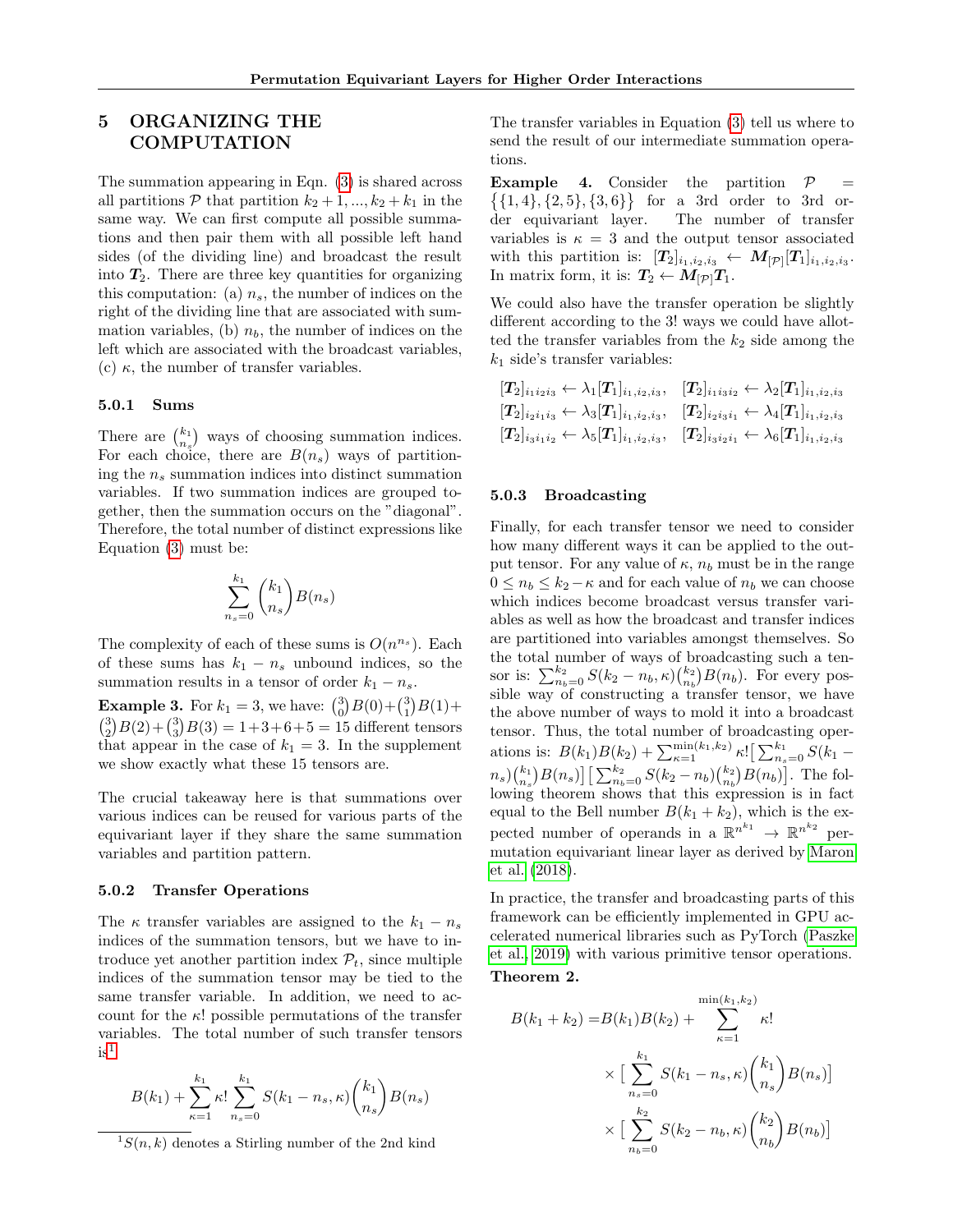*Proof.* Suppose we have  $k_2 + k_1$  balls arranged from left to right. By definition of the Bell numbers, the number of ways to partition these balls into non-empty subsets is  $B(k_1 + k_2)$ .

We can also count the number of partitions of these  $k_2 + k_1$  balls by counting the number of ways we can construct partitions with  $\kappa$  subsets containing balls spanning the first  $k_2$  balls and the last  $k_1$  for  $\kappa = 0, 1, \dots$  balls. Let  $n_b$  denote the number of balls assigned to subsets of the partition that contained within the first  $k_2$  balls, and  $n_s$  denote the number of balls assigned to subsets contained in the last  $k_1$ balls.

Case 1:  $\kappa = 0$ . There are  $B(k_2)$  ways to partition the first  $k_2$  balls and likewise  $B(k_1)$  ways to partition the last  $k_1$  balls, giving us a total of  $B(k_1)B(k_2)$  total ways to partition the balls such that no subset of the partition spans the two sides.

Case 2:  $\kappa > 0$ . For this case we consider  $n_s, n_b$ , the number of balls on the two sides that belong to sets that do not cross the divide. For each possible value of  $n_s$ , there are  $\binom{k_1}{n_s}$  ways to pick the  $n_s$  balls, and  $B(n_s)$  ways to partition these balls. In the remaining  $k_1 - n_s$  balls on this side of the divide, we can split them among the  $\kappa$  subsets that cross the divide in  $S(k_1 - n_s, \kappa)$  ways by definition of the Stirling numbers of the second kind. This gives us the expression  $\sum_{n_s=0}^{k_1} S(k_1-n_s,\kappa) \binom{k_1}{n_s} B(n_s)$ . By symmetry, the expression for the number of ways to pick the  $n_b$ balls in subsets lying entirely on the  $k_2$  side of the divide must be  $\sum_{n_b=0}^{k_2} S(k_2 - n_s, \kappa) \binom{k_2}{n_b} B(n_b)$ . For each possible value of  $\kappa$ , we can permute the ordering of these subsets  $\kappa$ ! ways. Putting everything together, we have the expression  $\sum_{\kappa=1}^{\min(k_1,k_2)} \kappa! \left[\sum_{n_s=0}^{k_1} S(k_1$  $n_s, \kappa) {k_1 \choose n_s} B(n_s) \big] \big[ \sum_{n_b=0}^{k_2} S(k_2 - n_b, \kappa) {k_2 \choose n_b} B(n_b) \big]$  as desired.

Theorem [2](#page-5-2) tells us that the number of ways of constructing broadcast tensors according to our sum/ transfer/broadcast procedure is in fact exactly the number of tensors we should expect according to [Maron et al.](#page-10-4) [\(2018\)](#page-10-4).

### <span id="page-6-1"></span>5.1 Constructing a Broadcast Tensor for a Specific Partition

Algorithm [1](#page-7-1) and [2](#page-7-2) detail the steps involved in constructing a permutation equivariant layer between  $k_1 \rightarrow k_2$ 'th order permutable tensors. We find it easiest to understand the construction of the broadcast tensors through examples so we provide two more examples before writing the general form of the output rule.

<span id="page-6-0"></span>**Example 5.** Let  $T_2 \in \mathbb{R}^{n^2}$  be a 3rd order tensor. Suppose we want to construct a  $3 \rightarrow 3$  equivariant layer. We consider partitions of  $\{1, \ldots, 6\}$ . Let  $\mathcal{P} =$  $\{\{1,4\},\{2,3\},\{5,6\}\}\.$  There is 1 transfer variables for  $P$  corresponding to the subset containing 1 and 4 that span the  $k_1$  and  $k_2$  divide. The summation tensor is a 1st order permutable tensor:  $\sum_{i_3} T_{i_1,i_3,i_3}$  and gets broadcast to  $T_2$  as follows:

$$
\left[T_2\right]_{i_1i_2i_2} \leftarrow \lambda \sum_{i_3} [T_1]_{i_1i_3i_3}
$$

Example 6. Using the same third order ten-sors in Example [\(5\)](#page-6-0), consider the partition  $\mathcal{P}$  =  $\{\{1,2\},\{3,4\},\{5,6\}\}\.$  Here we have a transfer variable that links the first index of  $T_1$  to the last index of  $T_2$ . The summation tensor is identical to the summation tensor in the previous example, so the only difference is how we broadcast the summation tensor to the output tensor.

$$
[T_2]_{i_1i_1i_2} \leftarrow \lambda \sum_{i_3} [T_1]_{i_2,i_3,i_3}.
$$

In general, if we have  $T_1 \in \mathbb{R}^{n^{k_1}}, T_2 \in \mathbb{R}^{n^{k_2}},$ the broadcast tensor associated with partition  $P =$  $\{S_1, \ldots, S_{|\mathcal{P}|}\}\$ , where the  $S_i$ 's are non-intersecting subsets of  $\{1, 2, \ldots, k_1+k_2\}$ , can be described elementwise by the following rule:

$$
[T_2]_{i_{\psi(1)},...,i_{\psi(k_2)}} \leftarrow \sum_{i_z:z \notin {\{\psi(j)|j\in [k_2]\}}} [T_1]_{i_{\psi(k+1)},...,i_{\psi(k_1+k_2)}}
$$

for all entries  $i_j \in \{1, \ldots n\}$ , and  $i_1 \neq i_2 \neq \ldots \neq i_{|\mathcal{P}|}$ . The summation is applied over indices that are transfer variables. The function  $\psi$  sends each of the numbers  $1, 2, \ldots, k_1 + k_2$  to the index of the subset containing it. Formally,  $\psi: \{1, 2, ..., k_1 + k_2\} \to \{1, 2, ..., |\mathcal{P}|\},$  $\psi(a) = b$ , where  $a \in S_b$  in the partition  $\mathcal{P}$ .

#### 5.2 Making the Layer Learnable

Once we have constructed each of the necessary broadcast tensors, the output tensor is just a linear combination of each of these broadcast tensors. Given an input  $\mathbb{R}^{n^{k_1}}$  tensor. By constructing each of the  $B(k_1 + k_2)$  tensors according to the sum/transfer-/broadcast framework and stacking the results we end up with a multidimensional array of shape  $n^{k_2} \times 1 \times$  $B(k_1 + k_2)$ , which can be mapped back to a tensor of shape  $n^{k_2} \times 1$  by taking a linear combination of the stack of  $B(k_1 + k_2)$  tensors.

If the input were instead  $n^{k_1} \times d_1$  we would have an intermediate tensor of shape  $n^{k_2} \times d_1 \times B(k_1 + k_2)$  which can subsequently be mixed to  $n^{k_2} \times d_2$ , where  $d_2$  is the desired output dimension size. Algorithm [2](#page-7-2) provides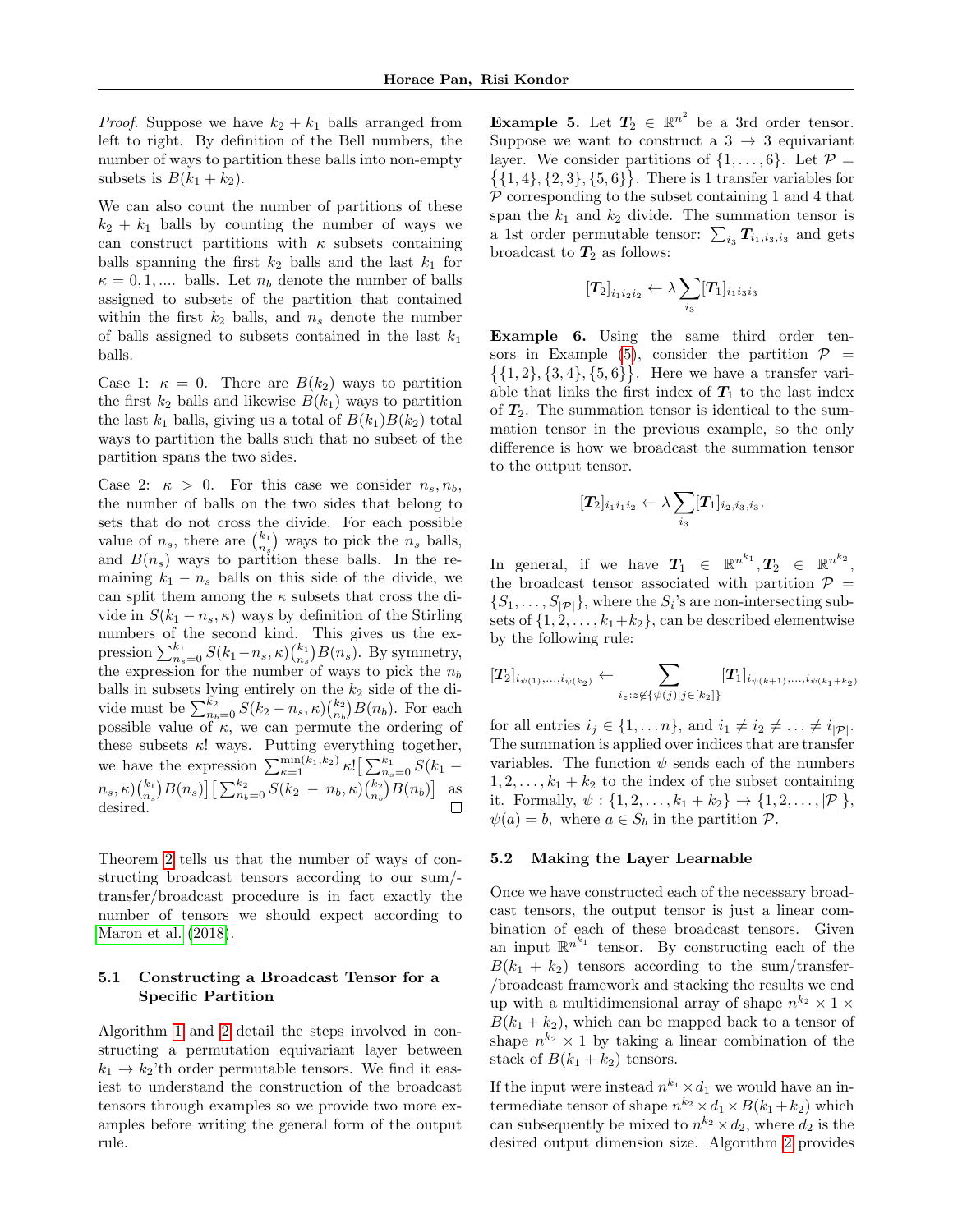the pseudocode for a  $k_1 \rightarrow k_2$  permutation equivariant layer. See the code samples in the Supplement for a concrete instantiation of some of the equivariant layers. The easiest way to perform this linear mixing on line 3 of Algorithm [\(2\)](#page-7-2) is with an Einstein summation. For example, if  $\widehat{X} \in \mathbb{R}^{n^3 \times d_1 \times k}$  and  $M \in \mathbb{R}^{d_1 \times k \times d_2}$  is the learnable weight matrix, then we can linearly mix the last two indices of  $\hat{X}$  with the following Einstein summation: torch.einsum("ijkde,def->ijkf", X, M).

Algorithm [\(2\)](#page-7-2) says to compute the broadcast tensor associated with each partition, but this is not strictly necessary. We can pick a subset of the possible partitions to use in our equivariant layer if we have some idea of which sort of interactions are important and which are negligible.

<span id="page-7-1"></span>Algorithm 1: construct ops for a  $k_1 \rightarrow k_2$ 'th order layer

**Input** :  $k_1 \in \mathbb{N}$ , the order of the input tensor,  $k_2 \in \mathbb{N}$ , the order of the output tensors  $\mathbf{X} \in \mathbb{R}^{n^{k_1} \times d_1}$ , a  $k_1$ th order permutable tensor

**Output:** List of length  $B(k_1 + k_2)$  of permutable tensors in  $\mathbb{R}^{n^{k_2} \times d_1}$ 

 $1 1st = []$ 

**2 foreach** Partition  $\mathcal{P} \in$  Partitions of  $(k_1 + k_2)$  do

- **3** Construct  $\mathbf{X}^{\mathcal{P}}$ , the appropriate broadcast tensor of  $\boldsymbol{\mathsf{X}}$  corresponding to  $\mathcal P$  according to section [5.1](#page-6-1)
- $_4$  | 1st.append( $\textsf{X}^\mathcal{P})$
- <sup>5</sup> end foreach
- <sup>6</sup> return lst

<span id="page-7-2"></span>**Algorithm 2:**  $k_1 \rightarrow k_2$  Permutation Equivariant Layer

 $\textbf{Input} \rightarrow \textbf{X} \in \mathbb{R}^{n^{k_1} \times d_1}$ , a  $k_1$ th order permutable tensor  $\mathbf{M} \in \mathbb{R}^{d_1 \times B(k_1+k_2) \times d_2}$ , a learnable

weight matrix

- **Output:**  $\mathbf{Z} \in \mathbb{R}^{n^{k_2} \times d_2}$ , a  $k_2$ th order permutable tensor
- 1 Construct list of  $B(k_1 + k_2)$  intermediate tensors :  $\mathtt{ops} \gets \mathtt{construct\_ops}(k_1, k_2, \mathbf{X})$
- 2 Stack layers to produce  $\widehat{\mathbf{X}} \in \mathbb{R}^{n^{k_2} \times d_1 \times B(k_1+k_2)}$ :  $\widehat{\mathsf{X}} \leftarrow \texttt{stack(ops)}$
- **3** Linearly mix  $\hat{\mathbf{X}}$  with **M** along  $\hat{\mathbf{X}}$ 's last two indices:  $Z \leftarrow \widehat{X} \cdot M$
- <sup>4</sup> return Z

## <span id="page-7-0"></span>6 EXPERIMENTS

We evaluated our framework for permutation equivariance by considering equivariant architectures on two set learning tasks: counting unique elements from a set of images, and predicting the efficacy of a set of drugs in inhibiting E. coli growth.

#### 6.1 Counting Unique Elements of a Set

We follow the experimental setup proposed by [Lee](#page-9-11) [et al.](#page-9-11) [\(2019\)](#page-9-11). Using the Omniglot [\(Lake et al.,](#page-9-20) [2015\)](#page-9-20) dataset which contains 1623 different handwritten characters from 50 different languages, we sample sets of characters and try to predict the number of unique characters in each set.

For each batch in our training data we sample a set size *n* uniformly from  $\{6, 7, \ldots, 10\}$ . For each example in the batch, we sample a unique character count  $c$  in  $\{1, \ldots, n\}$  and then sample *n* images that have exactly c unique characters among them from the training portion of the Omniglot dataset. We compare Deep Sets [\(Zaheer et al., 2017\)](#page-10-3), and Set Transformer [\(Lee et al.,](#page-9-11) [2019\)](#page-9-11) based models against our models that used 2nd order equivariant layers. In each network, we use a basic convolutional neural network to encode the images, before feeding the resulting set of embedded images into permutation equivariant layers. For the second and third order equivariant networks, we construct second and third order permutable tensors by using a second and third order outer product. Following [Lee](#page-9-11) [et al.](#page-9-11) [\(2019\)](#page-9-11) and [Shi et al.](#page-10-13) [\(2020\)](#page-10-13), we train each of the networks to perform Poisson regression to predict the number of unique characters and minimized the negative log likelihood. In all experiments, we fixed the architecture of the intermediate convolutional neural net used to map the input image to a fixed d dimensional feature vector. See the supplement for full details on our model architectures and training procedure.

#### 6.2 Predicting the Efficacy of Drug Cocktails

Predicting the efficacy of drug combinations is a common problem in pharmacology. Researchers consider the problem of finding the optimal subset of drugs to inhibit the growth of E.coli and tuberculosis in [Tekin](#page-10-10) [et al.](#page-10-10) [\(2018\)](#page-10-10); [Katzir et al.](#page-9-21) [\(2019\)](#page-9-21); [Cokol et al.](#page-9-22) [\(2017\)](#page-9-22). The goal in these experiments, broadly, is to predict the efficacy of unseen drug combinations. This is a challenging problem due to to the sheer number of combinations of drugs and dosage levels possible.

We use data collected by [Tekin et al.](#page-10-10) [\(2018\)](#page-10-10), which consists of measurements of E.coli growth after it had been treated with drug combinations of size 1, 2, 3, 4 and 5 out of eight possible antibiotics. For every set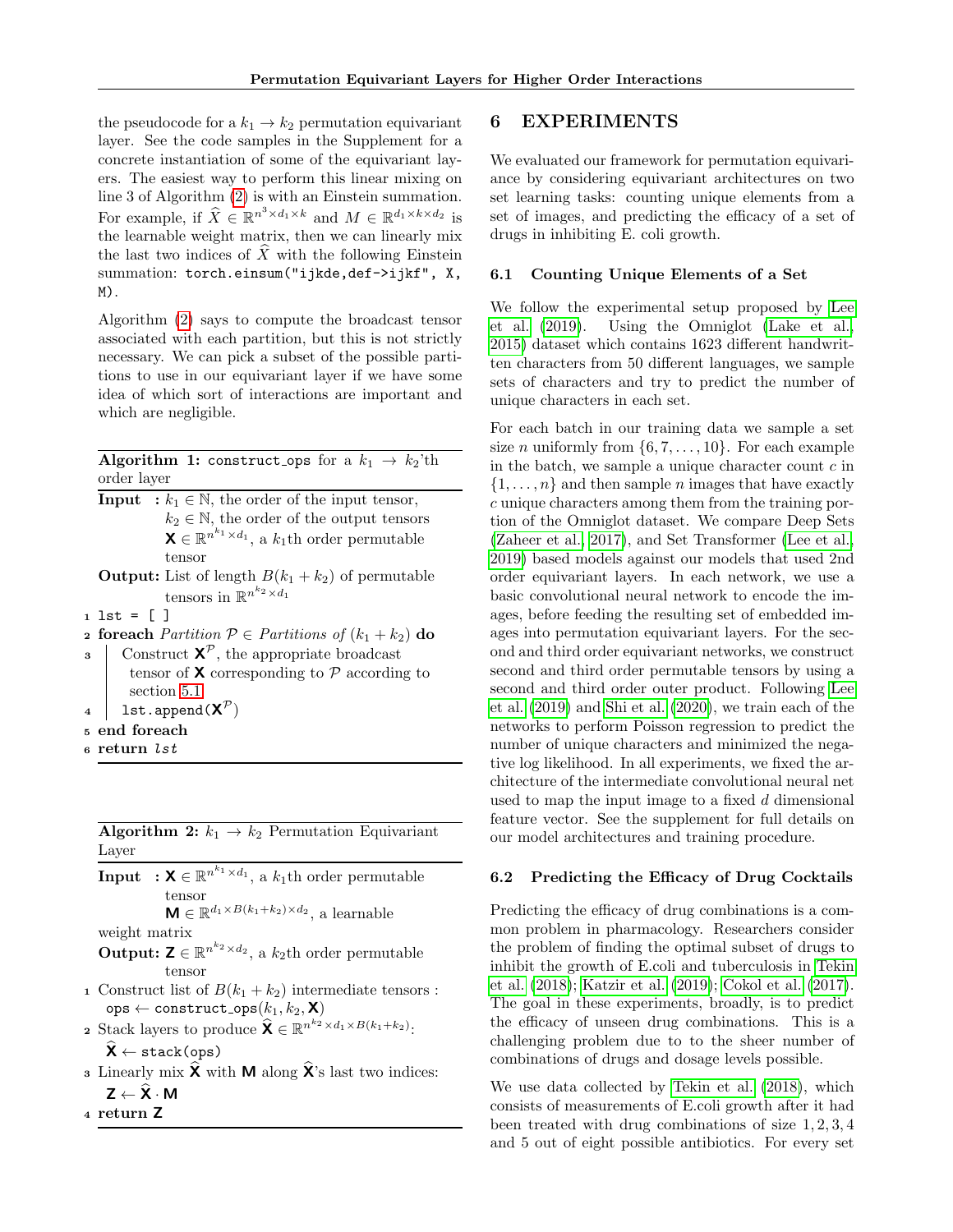| Model                    | Accuracy          | Parameters | Time per minibatch |
|--------------------------|-------------------|------------|--------------------|
| Deep Sets                | $0.62(\pm 0.011)$ | 298, 281   | 0.121s             |
| Set Transformer          | $0.74(\pm 0.021)$ | 216, 745   | 0.128s             |
| 2nd Order Network (ours) | $0.72(\pm 0.018)$ | 139,661    | 0.128s             |
| 3rd Order Network (ours) | $0.69(\pm 0.014)$ | 96, 425    | 0.129s             |

Table 1: Test accuracy on unique characters task

<span id="page-8-5"></span>Table 2: Test MAE, RMSE on drug combination efficacy prediction task

| Model                    | MAE              | RMSE             | Parameters | Time per epoch |
|--------------------------|------------------|------------------|------------|----------------|
| Deep Sets (sum)          | $6.00(\pm 0.04)$ | $8.31(\pm 0.11)$ | 1,068,833  | 0.61s          |
| Set Transformer          | $5.78(\pm 0.12)$ | $8.21(\pm 0.20)$ | 750,881    | 0.73s          |
| 2nd Order Network (ours) | $5.80(\pm 0.09)$ | $8.14(\pm 0.14)$ | 259,617    | 0.70s          |
| 3rd Order Network (ours) | $5.84(\pm 0.06)$ | $8.08(\pm 0.08)$ | 227, 105   | 1.50s          |

of antibiotics tested, each of the antibiotics in the set was tested at three dosage levels. The dataset contains three measurements of the bacteria growth as proportion of the control experiment's growth for every combination of up to five drugs, and each possible dosage level for each drug. There are measurements for 24 single, 306 pair, 2403 triplet, 9639 quadruplet and 13608 quintuplet drug combinations.

We use the median of the three measurements as the target value to predict for each drug combination and minimize the mean squared error. Our training set consisted of all the experiments for up to 4 drugs and 80% of the size five drug combinations. The test set is the remaining 20% of size five drug combinations. We construct neural networks that uses  $2 \rightarrow 2$  and  $3 \rightarrow 3$  permutation equivariant layers and compare it against Deep Sets and Set Transformer based architectures. We train for a maximum of 12, 000 epochs for all experiments.

Table [\(2\)](#page-8-5) shows the average MAE and RMSE over five random seeds with the standard deviations in parenthesis. The 2nd and third order networks are comparable to the set transformer while using a fraction of the parameters of both baseline models. Third order networks take the longest of the four models, which is not surprising since we have to construct third order tensors to even use the third order layers. For full details on the experiments, see our supplement.

We find that our permutation equivariant architectures perform comparably to the Set Transformer and Deep Sets baselines on both tasks. While we cannot definitively say that our models work better or worse, our models do require much fewer parameters to achieve similar results.

# 7 CONCLUSION

We gave a prescription for how to construct permutation equivariant layers between permutable tensors of arbitrary order and showed that the layers constructed in this manner are the full set of equivariant operations possible in each layer. Our experiments demonstrate their effectiveness compared to other permutation equivariant architectures and provide a template of how to use more expressive intermediate permutation equivariant layers.

# References

- <span id="page-8-4"></span>Dzmitry Bahdanau, Kyung Hyun Cho, and Yoshua Bengio. Neural machine translation by jointly learning to align and translate. January 2015. 3rd International Conference on Learning Representations, ICLR 2015 ; Conference date: 07-05-2015 Through 09-05-2015.
- <span id="page-8-3"></span>Song Bai, Feihu Zhang, and Philip HS Torr. Hypergraph convolution and hypergraph attention. Pattern Recognition, 110:107637, 2021.
- <span id="page-8-1"></span>Peter W Battaglia, Jessica B Hamrick, Victor Bapst, Alvaro Sanchez-Gonzalez, Vinicius Zambaldi, Mateusz Malinowski, Andrea Tacchetti, David Raposo, Adam Santoro, Ryan Faulkner, et al. Relational inductive biases, deep learning, and graph networks. arXiv preprint arXiv:1806.01261, 2018.
- <span id="page-8-2"></span>Joan Bruna, Wojciech Zaremba, Arthur Szlam, and Yann LeCun. Spectral networks and locally connected networks on graphs. arXiv preprint arXiv:1312.6203, 2013.
- <span id="page-8-0"></span>Taco S Cohen, Mario Geiger, Jonas Köhler, and Max Welling. Spherical cnns. *arXiv preprint* arXiv:1801.10130, 2018.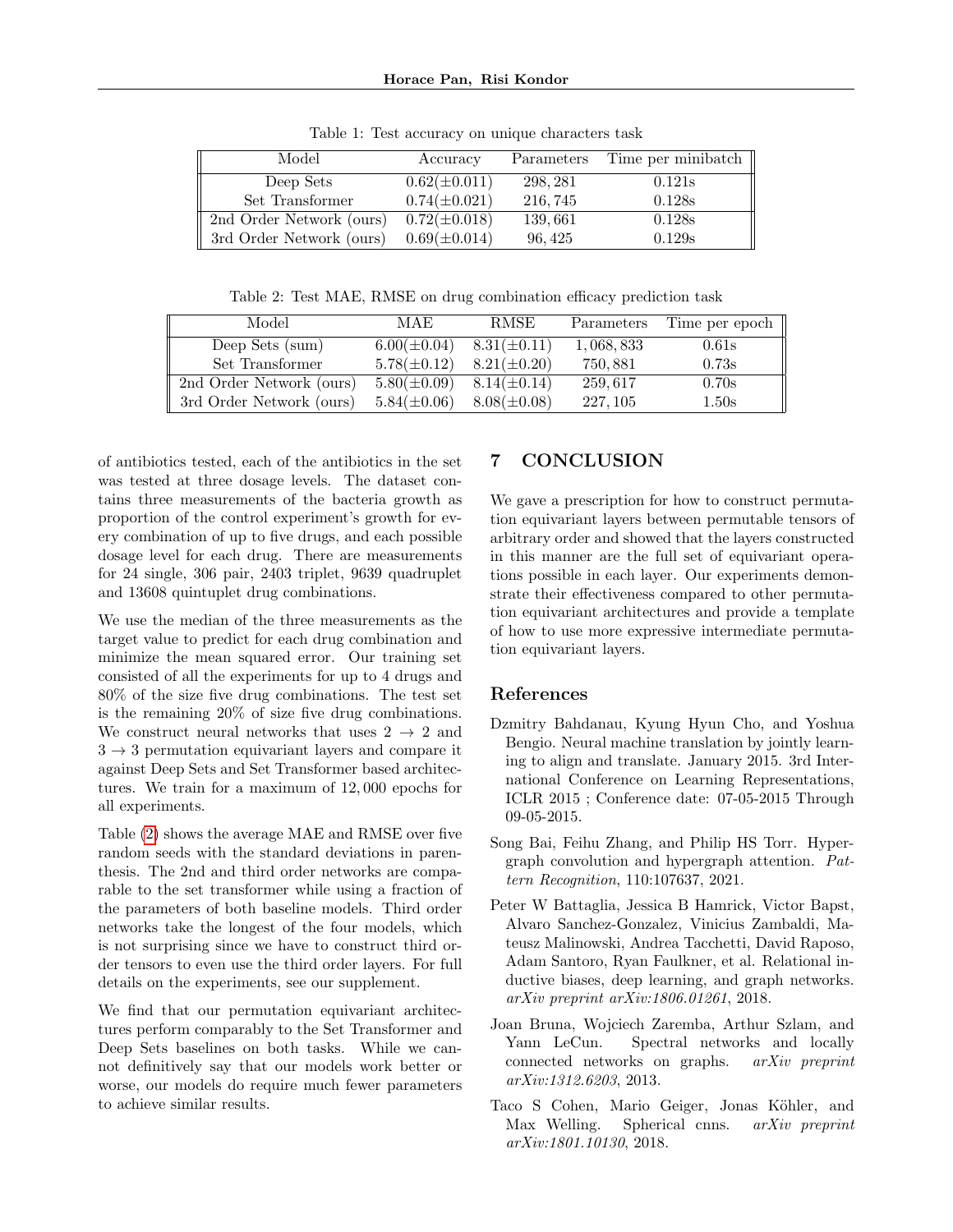- <span id="page-9-22"></span>Murat Cokol, Nurdan Kuru, Ece Bicak, Jonah Larkins-Ford, and Bree B Aldridge. Efficient measurement and factorization of high-order drug interactions in mycobacterium tuberculosis. Science advances, 3(10), 2017.
- <span id="page-9-17"></span>Matthew J Dolan and Ayodele Ore. Equivariant energy flow networks for jet tagging. Physical Review D, 103(7):074022, 2021.
- <span id="page-9-9"></span>Yihe Dong, Will Sawin, and Yoshua Bengio. Hnhn: Hypergraph networks with hyperedge neurons. arXiv preprint arXiv:2006.12278, 2020.
- <span id="page-9-13"></span>Alexey Dosovitskiy, Lucas Beyer, Alexander Kolesnikov, Dirk Weissenborn, Xiaohua Zhai, Thomas Unterthiner, Mostafa Dehghani, Matthias Minderer, Georg Heigold, Sylvain Gelly, et al. An image is worth 16x16 words: Transformers for image recognition at scale. arXiv preprint arXiv:2010.11929, 2020.
- <span id="page-9-5"></span>David K Duvenaud, Dougal Maclaurin, Jorge Iparraguirre, Rafael Bombarell, Timothy Hirzel, Alan Aspuru-Guzik, and Ryan P Adams. Convolutional networks on graphs for learning molecular fingerprints. Advances in Neural Information Processing Systems, 28:2224–2232, 2015.
- <span id="page-9-2"></span>Carlos Esteves, Christine Allen-Blanchette, Ameesh Makadia, and Kostas Daniilidis. Learning so (3) equivariant representations with spherical cnns. In Proceedings of the European Conference on Computer Vision (ECCV), pages 52–68, 2018.
- <span id="page-9-8"></span>Yifan Feng, Haoxuan You, Zizhao Zhang, Rongrong Ji, and Yue Gao. Hypergraph neural networks. In Proceedings of the AAAI Conference on Artificial Intelligence, volume 33, pages 3558–3565, 2019.
- <span id="page-9-12"></span>Fabian B. Fuchs, Daniel E. Worrall, Volker Fischer, and Max Welling. Se(3)-transformers: 3d rototranslation equivariant attention networks. In Advances in Neural Information Processing Systems 34 (NeurIPS), 2020.
- <span id="page-9-7"></span>Justin Gilmer, Samuel S Schoenholz, Patrick F Riley, Oriol Vinyals, and George E Dahl. Neural message passing for quantum chemistry. In International conference on machine learning, pages 1263–1272. PMLR, 2017.
- <span id="page-9-19"></span>Linxia Gong, Xiaochuan Feng, Dezhi Ye, Hao Li, Runze Wu, Jianrong Tao, Changjie Fan, and Peng Cui. Optmatch: Optimized matchmaking via modeling the high-order interactions on the arena. In Proceedings of the 26th ACM SIGKDD International Conference on Knowledge Discovery & Data Mining, pages 2300–2310, 2020.
- <span id="page-9-15"></span>Devon Graham, Junhao Wang, and Siamak Ravanbakhsh. Equivariant entity-relationship networks. arXiv preprint arXiv:1903.09033, 2019.
- <span id="page-9-14"></span>Jason Hartford, Devon Graham, Kevin Leyton-Brown, and Siamak Ravanbakhsh. Deep models of interactions across sets. In International Conference on Machine Learning, pages 1909–1918. PMLR, 2018.
- <span id="page-9-4"></span>Mikael Henaff, Joan Bruna, and Yann LeCun. Deep convolutional networks on graph-structured data. arXiv preprint arXiv:1506.05163, 2015.
- <span id="page-9-21"></span>Itay Katzir, Murat Cokol, Bree B Aldridge, and Uri Alon. Prediction of ultra-high-order antibiotic combinations based on pairwise interactions. PLoS computational biology, 15(1):e1006774, 2019.
- <span id="page-9-18"></span>Nicolas Keriven and Gabriel Peyré. Universal invariant and equivariant graph neural networks. Advances in Neural Information Processing Systems, 32:7092– 7101, 2019.
- <span id="page-9-23"></span>Diederik P Kingma and Jimmy Ba. Adam: A method for stochastic optimization. arXiv preprint arXiv:1412.6980, 2014.
- <span id="page-9-3"></span>Thomas N Kipf and Max Welling. Semi-supervised classification with graph convolutional networks. arXiv preprint arXiv:1609.02907, 2016.
- <span id="page-9-16"></span>Patrick T Komiske, Eric M Metodiev, and Jesse Thaler. Energy flow networks: deep sets for particle jets. Journal of High Energy Physics, 2019(1): 1–46, 2019.
- <span id="page-9-1"></span>Risi Kondor, Zhen Lin, and Shubhendu Trivedi. Clebsch–gordan nets: a fully fourier space spherical convolutional neural network. Advances in Neural Information Processing Systems, 31:10117–10126, 2018a.
- <span id="page-9-10"></span>Risi Kondor, Hy Truong Son, Horace Pan, Brandon Anderson, and Shubhendu Trivedi. Covariant compositional networks for learning graphs. arXiv preprint arXiv:1801.02144, 2018b.
- <span id="page-9-20"></span>Brenden M Lake, Ruslan Salakhutdinov, and Joshua B Tenenbaum. Human-level concept learning through probabilistic program induction. Science, 350(6266): 1332–1338, 2015.
- <span id="page-9-0"></span>Yann LeCun, Léon Bottou, Yoshua Bengio, and Patrick Haffner. Gradient-based learning applied to document recognition. Proceedings of the IEEE, 86 (11):2278–2324, 1998.
- <span id="page-9-11"></span>Juho Lee, Yoonho Lee, Jungtaek Kim, Adam Kosiorek, Seungjin Choi, and Yee Whye Teh. Set transformer: A framework for attention-based permutation-invariant neural networks. In International Conference on Machine Learning, pages 3744–3753. PMLR, 2019.
- <span id="page-9-6"></span>Yujia Li, Daniel Tarlow, Marc Brockschmidt, and Richard Zemel. Gated graph sequence neural networks. arXiv preprint arXiv:1511.05493, 2015.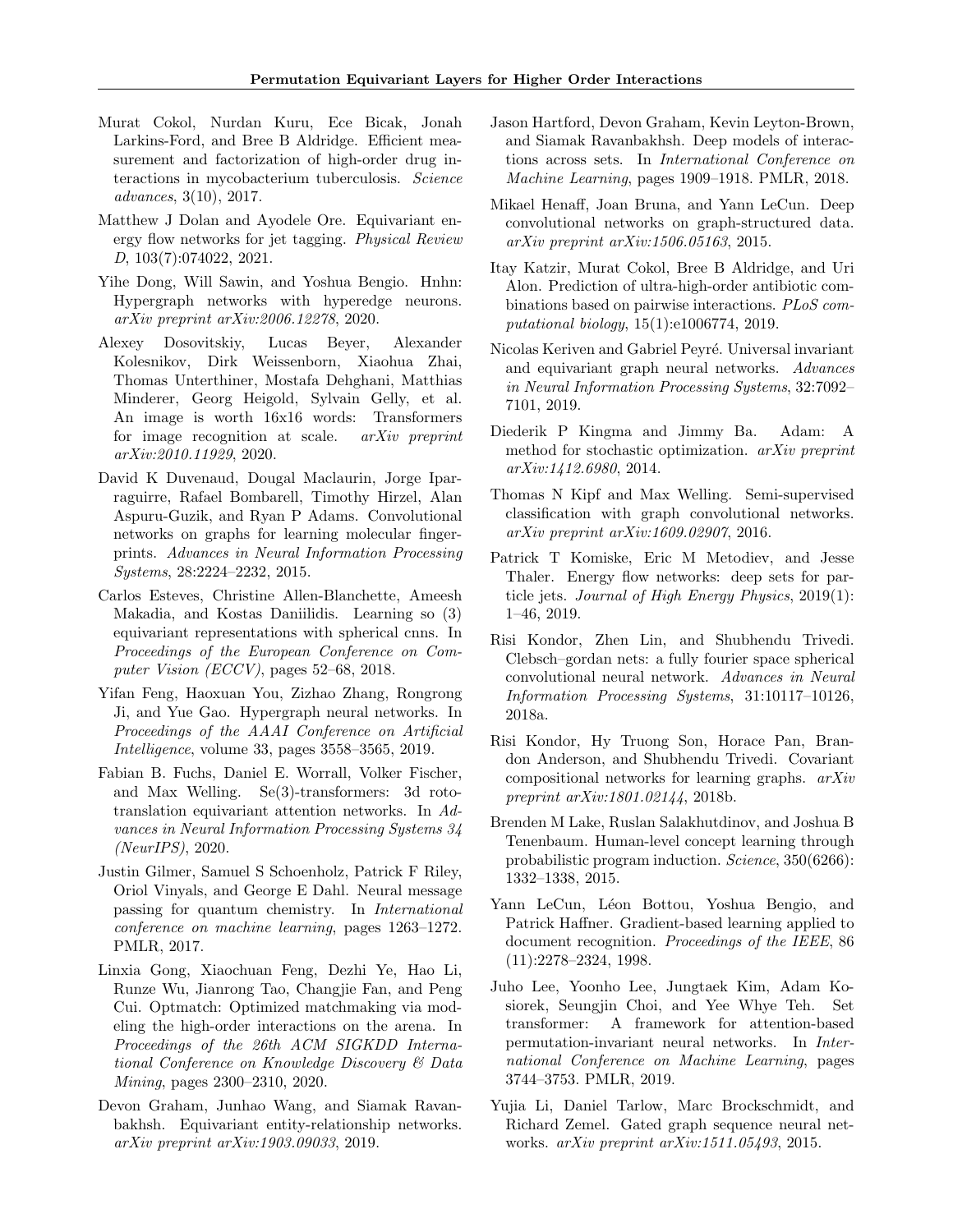- <span id="page-10-4"></span>Haggai Maron, Heli Ben-Hamu, Nadav Shamir, and Yaron Lipman. Invariant and equivariant graph networks. arXiv preprint arXiv:1812.09902, 2018.
- <span id="page-10-9"></span>Dror Moran, Hodaya Koslowsky, Yoni Kasten, Haggai Maron, Meirav Galun, and Ronen Basri. Deep permutation equivariant structure from motion. arXiv preprint arXiv:2104.06703, 2021.
- <span id="page-10-12"></span>Adam Paszke, Sam Gross, Francisco Massa, Adam Lerer, James Bradbury, Gregory Chanan, Trevor Killeen, Zeming Lin, Natalia Gimelshein, Luca Antiga, et al. Pytorch: An imperative style, highperformance deep learning library. Advances in neural information processing systems, 32:8026–8037, 2019.
- <span id="page-10-11"></span>Przemysław Pobrotyn, Tomasz Bartczak, Mikołaj Synowiec, Radosław Białobrzeski, and Jarosław Bojar. Context-aware learning to rank with self-attention. arXiv preprint arXiv:2005.10084, 2020.
- <span id="page-10-2"></span>Charles R Qi, Hao Su, Kaichun Mo, and Leonidas J Guibas. Pointnet: Deep learning on point sets for 3d classification and segmentation. In Proceedings of the IEEE conference on computer vision and pattern recognition, pages 652–660, 2017.
- <span id="page-10-8"></span>Siamak Ravanbakhsh, Jeff Schneider, and Barnabás Póczos. Equivariance through parameter-sharing. In Doina Precup and Yee Whye Teh, editors, Proceedings of the 34th International Conference on Machine Learning, volume 70 of Proceedings of Machine Learning Research, pages 2892–2901. PMLR, 06–11 Aug 2017. URL [https://proceedings.mlr.](https://proceedings.mlr.press/v70/ravanbakhsh17a.html) [press/v70/ravanbakhsh17a.html](https://proceedings.mlr.press/v70/ravanbakhsh17a.html).
- <span id="page-10-1"></span>Franco Scarselli, Marco Gori, Ah Chung Tsoi, Markus Hagenbuchner, and Gabriele Monfardini. The graph neural network model. IEEE transactions on neural networks, 20(1):61–80, 2008.
- <span id="page-10-13"></span>Yifeng Shi, Junier Oliva, and Marc Niethammer. Deep message passing on sets. In Proceedings of the AAAI Conference on Artificial Intelligence, volume 34, pages 5750–5757, 2020.
- <span id="page-10-10"></span>Elif Tekin, Cynthia White, Tina Manzhu Kang, Nina Singh, Mauricio Cruz-Loya, Robert Damoiseaux, Van M Savage, and Pamela J Yeh. Prevalence and patterns of higher-order drug interactions in escherichia coli. NPJ systems biology and applications, 4(1):1–10, 2018.
- <span id="page-10-6"></span>Erik Henning Thiede, Truong Son Hy, and Risi Kondor. The general theory of permutation equivarant neural networks and higher order graph variational encoders. arXiv preprint arXiv:2004.03990, 2020.
- <span id="page-10-5"></span>Ashish Vaswani, Noam Shazeer, Niki Parmar, Jakob Uszkoreit, Llion Jones, Aidan N Gomez, Lukasz Kaiser, and Illia Polosukhin. Attention is all you

need. Advances in neural information processing systems, 30, 2017.

- <span id="page-10-7"></span>Petar Veličković, Guillem Cucurull, Arantxa Casanova, Adriana Romero, Pietro Liò, and Yoshua Bengio. Graph Attention Networks. International Conference on Learning Representations, 2018. URL <https://openreview.net/forum?id=rJXMpikCZ>.
- <span id="page-10-0"></span>Maurice Weiler, Mario Geiger, Max Welling, Wouter Boomsma, and Taco Cohen. 3d steerable cnns: learning rotationally equivariant features in volumetric data. In Proceedings of the 32nd International Conference on Neural Information Processing Systems, pages 10402–10413, 2018.
- <span id="page-10-3"></span>Manzil Zaheer, Satwik Kottur, Siamak Ravanbakhsh, Barnabas Poczos, Russ R Salakhutdinov, and Alexander J Smola. Deep sets. Advances in Neural Information Processing Systems, 30, 2017.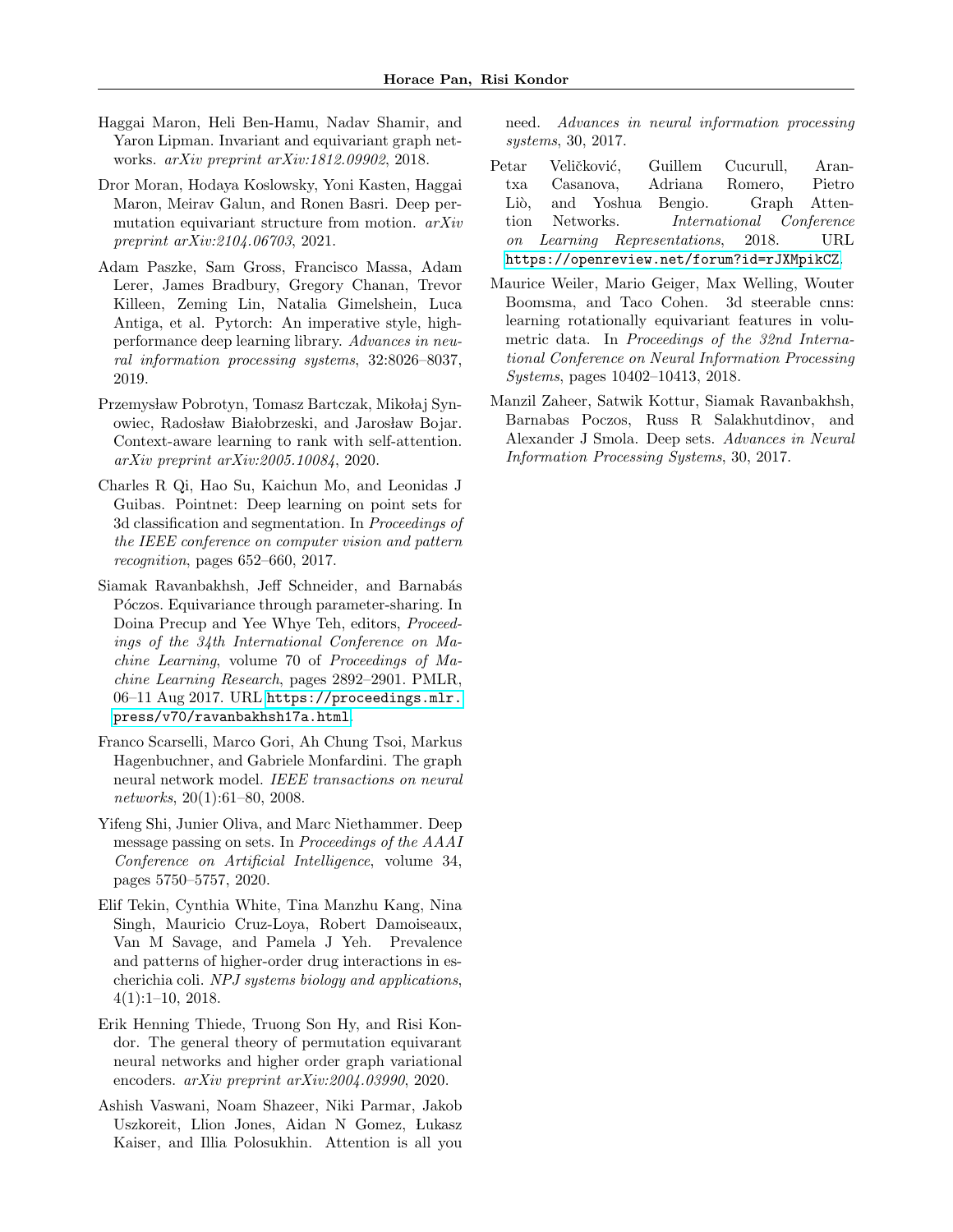# Appendix

- Section [A](#page-11-0) of our appendix gives further details on the permutation equivariant layers and their construction
- Section [B](#page-12-0) discusses the general architectural template for using higher order permutation equivariant layers
- Section [C](#page-13-0) and [D](#page-13-1) provide further details on the experiments

## <span id="page-11-0"></span>A EQUIVARIANT LAYER DETAILS

For a permutation equivariant layer that maps a 2nd order permutable tensor to a 2nd order permutable tensor, we have  $B(2 + 2) = 15$  operations in total that are listed in Table [3.](#page-11-1) Notice that the intermediate summation tensors (row sum, colum sum, diagonal) get re-used in multiple operations.

|                | Partition                    | Pattern                  | Update                                                     | Description                               |
|----------------|------------------------------|--------------------------|------------------------------------------------------------|-------------------------------------------|
|                | $\{1, 2, 3, 4\}$             | $(i_1,i_1,   i_1,i_1)$   | $[T_2]_{ii} \leftarrow \lambda_1 [T_1]_{ii}$               | Diag of $T_1$ sent to diag of $T_2$       |
| $\mathfrak{D}$ | $\{1\}, \{2,3,4\}$           | $(i_1, i_2,   i_2, i_2)$ | $[T_2]_{ij} \leftarrow \lambda_2 [T_1]_{ij}$               | Diag of $T_1$ sent to rows of $T_2$       |
| 3              | $\{2\}, \{1,3,4\}$           | $(i_1,i_2,   i_1,i_1)$   | $[T_2]_{ij} \leftarrow \lambda_3 [T_1]_{ii}$               | Diag of $T_1$ sent to cols of $T_2$       |
| 4              | $\{3\}, \{1,2,4\}$           | $(i_1,i_1,   i_2, i_1)$  | $[T_2]_{ii} \leftarrow \lambda_4 \sum_i [T_1]_{ji}$        | Row sum of $T_1$ sent to diag of $T_2$    |
| 5              | $\{4\}, \{1,2,3\}$           | $(i_1,i_1,   i_1,i_2)$   | $[T_2]_{ii} \leftarrow \lambda_5 \sum_i [T_1]_{ij}$        | Col sum of $T_1$ sent to diag of $T_2$    |
| 6              | $\{1,2\},\{3,4\}$            | $(i_1, i_2,   i_3, i_4)$ | $[T_2]_{ii} \leftarrow \lambda_6 \sum_i [T_1]_{jj}$        | Diag sum of $T_1$ sent to diag of $T_2$   |
| 7              | $\{2,3\}, \{1,4\}$           | $(i_1, i_2,   i_2, i_1)$ | $[T_2]_{ij} \leftarrow \lambda_7 [T_1]_{ji}$               | Transpose of $T_1$ sent to $T_2$          |
| 8              | $\{1,3\},\{2,4\}$            | $(i_1, i_2,   i_1, i_2)$ | $[T_2]_{ij} \leftarrow \lambda_8[T_1]_{ij}$                | $T_1$ sent to $T_2$                       |
| 9              | $\{1\}, \{2\}, \{3,4\}$      | $(i_1, i_2,   i_3, i_3)$ | $[T_2]_{ij} \leftarrow \lambda_9 \sum_k [T_1]_{kk}$        | Diag sum of $T_1$ sent to $T_2$           |
| 10             | $\{1\}, \{3\}, \{2,4\}$      | $(i_1,i_2,   i_3,i_2)$   | $[T_2]_{ij} \leftarrow \lambda_{10} \sum_k [T_1]_{kj}$     | Row sum of $T_1$ sent to cols of $T_2$    |
| 11             | $\{1\}, \{4\}, \{2,3\}$      | $(i_1, i_2,   i_2, i_3)$ | $[T_2]_{ij} \leftarrow \lambda_{11} \sum_k [T_1]_{jk}$     | Col sum of $T_1$ sent to cols of $T_2$    |
| 12             | $\{3\}, \{4\}, \{1,2\}$      | $(i_1,i_1,   i_3,i_4)$   | $[T_2]_{ii} \leftarrow \lambda_{12} \sum_{k,l} [T_1]_{kl}$ | Sum of all of $T_1$ sent to diag of $T_2$ |
| 13             | $\{2\}, \{4\}, \{1,3\}$      | $(i_1, i_2,   i_1, i_3)$ | $[T_2]_{ij} \leftarrow \lambda_{13} \sum_k [T_1]_{ik}$     | Col sum of $T_1$ sent to rows of $T_2$    |
| 14             | $\{2\}, \{3\}, \{1,4\}$      | $(i_1, i_2,   i_3, i_1)$ | $[T_2]_{ij} \leftarrow \lambda_{14} \sum_k [T_1]_{ki}$     | Row sum of $T_1$ sent to rows of $T_2$    |
| 15             | $\{1\}, \{2\}, \{3\}, \{4\}$ | $(i_1,i_2,   i_3,i_4)$   | $[T_2]_{ij} \leftarrow \lambda_{15} \sum_{kl} [T_1]_{kl}$  | Sum of all of $T_1$ sent to $T_2$         |

<span id="page-11-1"></span>Table 3: Operations to construct the broadcast tensors in a 2 to 2 layer

#### A.1 Complexity of Operations

There are two parts to computing a  $k_1$ 'th to  $k_2$ 'th order equivariant layer: computing the intermediate broadcast tensors and computing the linear mixing of these layers. In general, for a  $k_1$ th to  $k_2$ th order layer, we first construct intermediate summation tensors of order  $k_1 - n_s$  where  $n_s \leq k_1$  is the number of summation indices. The complexity of this constructing this summation tensor involves summing over the  $n_s$  summation indices which is a  $O(n^{n_s})$  operation. Recall from the main body of our paper that if we have  $n_s$  summation indices, there are  $\binom{k_1}{n_s}B(n_s)$  total summation tensors. So the cost of computing all required summation tensors is:  $\sum_{n_s=0}^{k_1} \binom{k_1}{n_s} B(n_s) O(n^{n_s}).$ 

The complexity of the constructing the broadcast tensor from a given summation tensor is not quite as obvious. Most of the broadcast tensors are constructed by applying torch.expand on the relevant summation tensor to broadcast the summation tensor across various dimensions of the output tensor. torch.expand (in contrast to torch.repeat or torch.tile) does not allocate new memory - it only changes the view of a tensor, which is a constant time operation. The computation cost for doing the appropriate broadcasting operations is dominated by the cost of constructing the summation tensors, and the cost of the linear mixing of the broadcast tensors.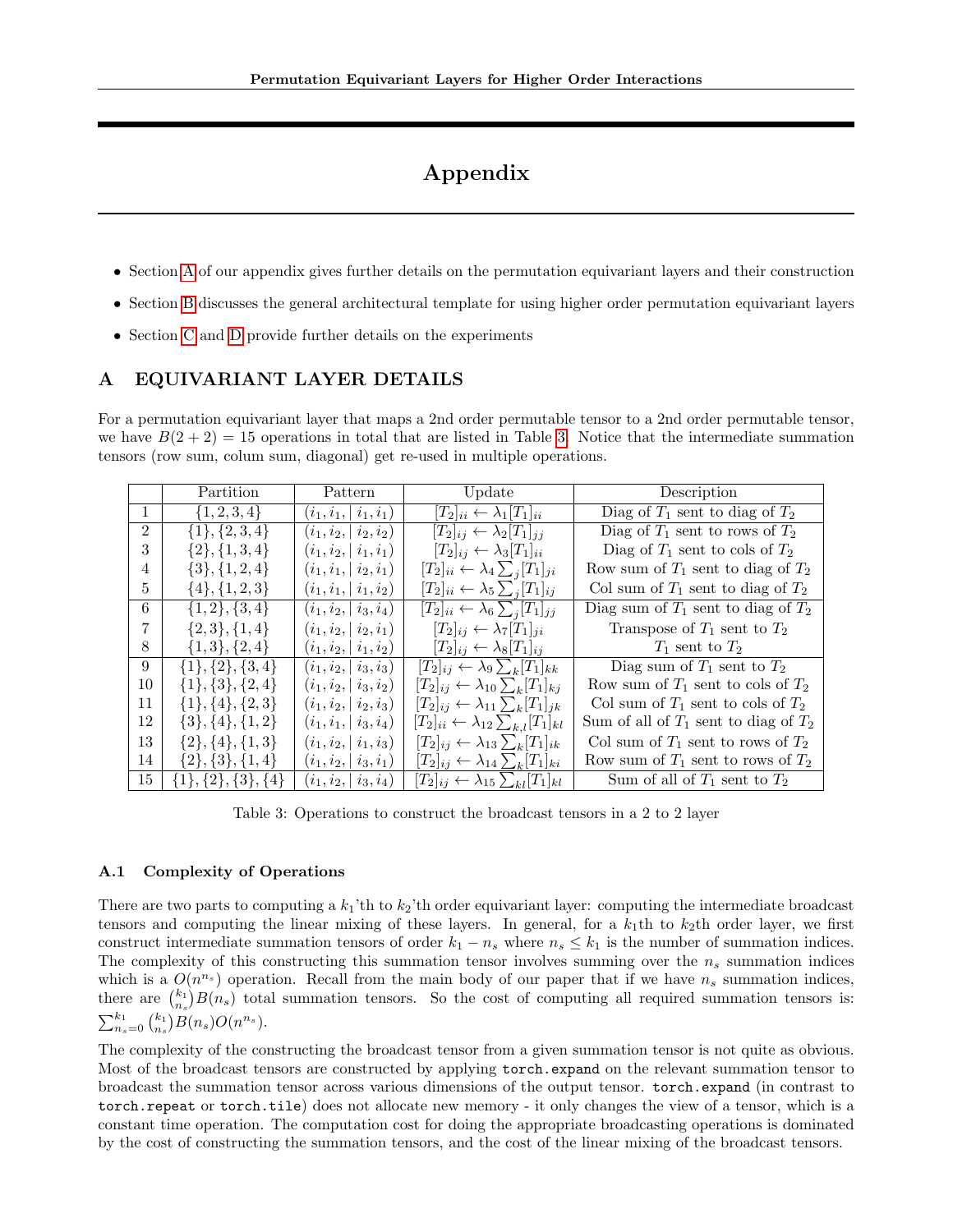#### A.2 Linearly Mixing the Broadcast Tensors

Suppose our input for a  $k_1 \to k_2$  permutation equivariant layer is a tensor living in  $\mathbb{R}^{b \times n^{k_1} \times d_{in}}$ , where b is the batch size. After constructing all possible broadcast tensors, we have a tensor of shape  $b \times n^{k_2} \times d_{in} \times B(k_1 + k_2)$ . This can now be mixed with a linear layer that mixes the  $d \times B(k_1 + k_2)$  features amongst themselves. Let the output dimension be  $d_{out}$ . We apply an Einstein summation to perform the linear mixing. For instance:

• For a 2  $\rightarrow$  2 permutation equivariant layer, the input X of the layer has shape  $b \times n \times n \times d_{in}$ . After constructing and stacking the  $B(2+2) = 15$  broadcast tensors, we have a tensor of shape  $\widehat{X} \in \mathbb{R}^{b \times n \times n \times d_{in} \times 15}$ . Let  $M \in \mathbb{R}^{d_{in} \times 15 \times d_{out}}$  be the coefficient matrix that linearly mixes the broadcast tensors. Our output 2nd order tensor would be the result of the following Einstein summation:

 $\boldsymbol{X_{out}} = \texttt{einsum("bijde, def->bijf", }\ \widehat{\boldsymbol{X}},\boldsymbol{M})$ 

• For a 3  $\rightarrow$  3 permutation equivariant, the input X has shape  $b \times n \times n \times d_{in}$ . The stack of broadcast tensors will be  $\widehat{X} \in \mathbb{R}^{b \times n \times n \times n \times d_{in} \times 203}$  ( $B(3+3) = 203$ ). The coefficient matrix is  $M \in \mathbb{R}^{d_{in} \times 203 \times d_{out}}$ . Similar to the  $2 \rightarrow 2$  case, our output 3nd order tensor would be the result of the following Einstein summation:

 $\boldsymbol{X_{out}} = \texttt{ einsum("bijkde, def->bijkf", } \boldsymbol{\widehat{X}}, \boldsymbol{M})$ 

**Theorem 3.** Linear combinations of kth order permutable tensors of size  $\mathbb{R}^{n^k \times 1}$  are still kth order permutable tensors.

Proof. Taking the scalar multiple of a permutable tensor is an elementwise operation. Taking the sum of two permutable tensors is also an elementwise operation. Elementwise operations commute with the permutation action so we are done.  $\Box$ 

This theorem tells us we can freely take linear combinations of broadcast tensors without worrying about breaking permutation equivariance. All of our writing on kth order permutable tensors of size  $\mathbb{R}^{n^k \times 1}$  extends to permutable tensors of arbitrary feature dimension size  $\mathbb{R}^{n^k \times d}$ .

# <span id="page-12-0"></span>B ARCHITECTURE

Recall that the layers we propose take in as input a  $k_1$ th order permutable tensor and return a  $k_2$ th order permutable tensor. In most cases we will want  $k_1 = k_2$  and we can view the layer as a linear mapping that can replace row-wise linear layers. If our data comes in the form of kth order permutable tensors then we can simply use them necessary and treat them as a linear layer that is more expressive than a row-wise linear layer. Generally our data does come in the fomr of first order permutable tensors. In the set learning case, for each instance of data, we might have a d-dimensional feature vector associated with each entitty. Our data comes in pairs  $(X_i, y_i)$ , where  $X_i = \{x_1^{(i)}, x_2^{(i)}, \ldots, x_n^{(i)}\}$  is a set of items.  $y_i \in \mathbb{R}$  for a regression task or  $y_i \in \{0, 1, \ldots, M-1\}$ for a M-way multiclass classfication task. We can trivially construct kth order tensors by taking a k-way outer product of the entities.

For our second order and third order architectures, we followed the following general architecture:

- 1. encode each item of the set (ex: a resnet for images, row-wise MLP, row-wise linear layer, etc)
- 2. construct a 2nd (or 3rd) order tensor through a 2nd(or 3rd) order outer product: second order = torch.einsum("bid,bjd->bijd", x, x) third order = torch.einsum("bid,bjd,bkd->bijkd", x, x, x)
- 3. apply  $2 \rightarrow 2$  (or  $3 \rightarrow 3$ ) permutation equivariant layer, followed by a ReLU
- 4. use a permutation invariant pooling operation (sum or mean) over the entity indices to get an embedding vector of the entire set
- 5. decode the set embedding vector with a linear layer or MLP to get the final output

In the models used in our experiments, we used two permutation equivariant layers in step 3 above.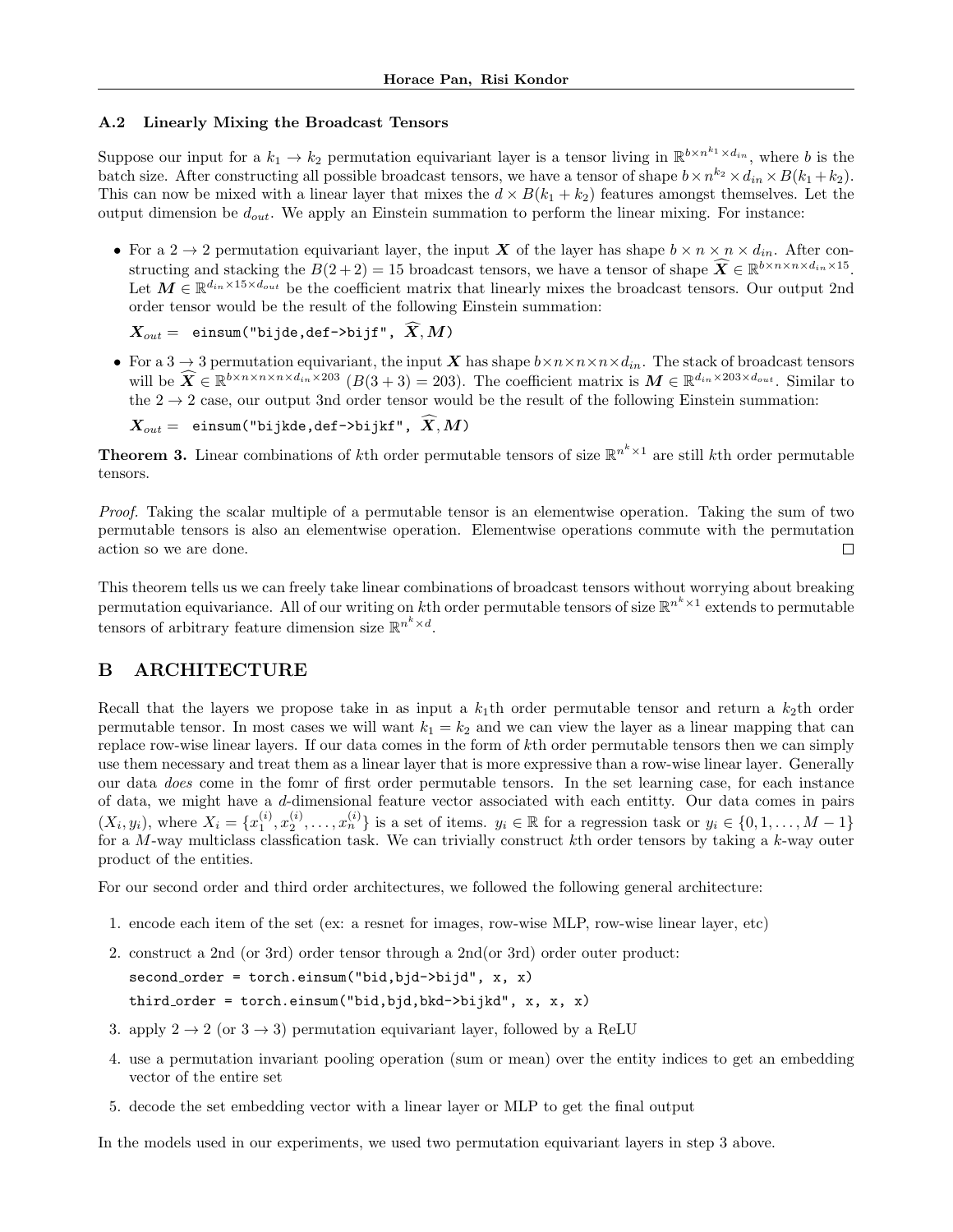# <span id="page-13-0"></span>C UNIQUE CHARACTERS EXPERIMENT

In the unique characters experiment, we receive as input a set of images sampled from the Omniglot [\(Lake et al.,](#page-9-20) [2015\)](#page-9-20) dataset. The goal is to then predict the number of unique characters in this set of images.

Each minibatch of data is generated in the following way:

- Sample a set length n for the batch uniformly at random from  $\{6, 7, \ldots, 10\}$  from the Omniglot dataset
- For the *i*th example of the batch, sample a unique character count  $c_i \in \{1, 2, ..., n\}$
- Sample exactly n images such that among the n images, there are exactly  $c_i$  unique characters for the *i*th example of the batch.

## C.1 Training Details

We follow the same experimental procedure as [Lee et al.](#page-9-11) [\(2019\)](#page-9-11); [Shi et al.](#page-10-13) [\(2020\)](#page-10-13) and perform Poisson regression by having the network return a 1-dimensional output for the  $\lambda$  parameter of the predicted Poisson distribution. We use the log likelihood as the loss function to optimize over during training.

We trained the models with a fixed batch size of 32, and a constant learning rate of  $10^{-3}$  using ADAM as the optimizer [\(Kingma and Ba, 2014\)](#page-9-23). We had experimented with learning rates between 10<sup>−</sup><sup>4</sup> and 10<sup>−</sup><sup>3</sup> and found that the learning rate did not meaningfully affect the results. For all models, we trained for at most 200, 000 minibatches. We used the same basic CNN encoder for all the models we experimented with. The architecture used for the CNN is the same one used by [Shi et al.](#page-10-13) [\(2020\)](#page-10-13) except with the number of channels set to 12 in each of the convolutional layers. Using additional channels, and additional layers in the CNN embedding module did not affect the prediction accuracy much so we kept the CNN embedding module's architecture the same for all experiments.

The main hyperparameters to tune were the embedding dimension of the CNN (also the input dimension of the permutation equivariant layers) and the output dimension of the permutation equivariant layer. We tested embedding and output dimension sizes from 32, 64, 96, 128, and 256 by training for 1000 minibatches and using the embedding/output size settings that had the best training accuracy up to that point.

Table 2 details the misceallaenous hyperparameter settings. All experiments were run on an Nvidia GeForce GTX 1080 Ti GPU.

| Model                    | Batch Size | Dropout | Embedding dim | Output dim |
|--------------------------|------------|---------|---------------|------------|
| Deep Sets                | 32         |         | 256           | 256        |
| Set Transformer          | 32         |         | 128           | 128        |
| 2nd Order Network (ours) | 32         |         | 64            | 128        |
| 3nd Order Network (ours) | 32         |         | 64            | 128        |

Table 4: Misc. hyperparameters for unique characters experiments

# <span id="page-13-1"></span>D DRUG COMBINATION EXPERIMENT

In the drug combinations experiment, we receive as input a set of drugs that was applied to inhibit the growth of pathogenic ecoli. The goal is to then predict the efficacy of this drug combination in terms of the proportion of growth exhibited by the specimen compared to a control experiment (where no drugs were applied). We used the data of drug combination experiments on E.coli released by [Tekin et al.](#page-10-10) [\(2018\)](#page-10-10). The data is originally released in pdf format so we parsed the pdf to csv format to extract the data. As mentioned in the main body of the paper, the training data consisted of: all drug experiments with up to 4 drugs and 80% of the experiments on 5 drugs. The remaining 20% of five drug experiment data was used as the test set.

We zero pad the data so that each batch of data comes in as a tuple of int tensor and float tensor of uniform shape:  $(b \times 5, b \times 5)$ , where b is the batch size. The int tensor contains the identities of each drug used in the experiment (expressed as an integer between 0 and 8). The float tensor contains the dosage levels of each drug used.